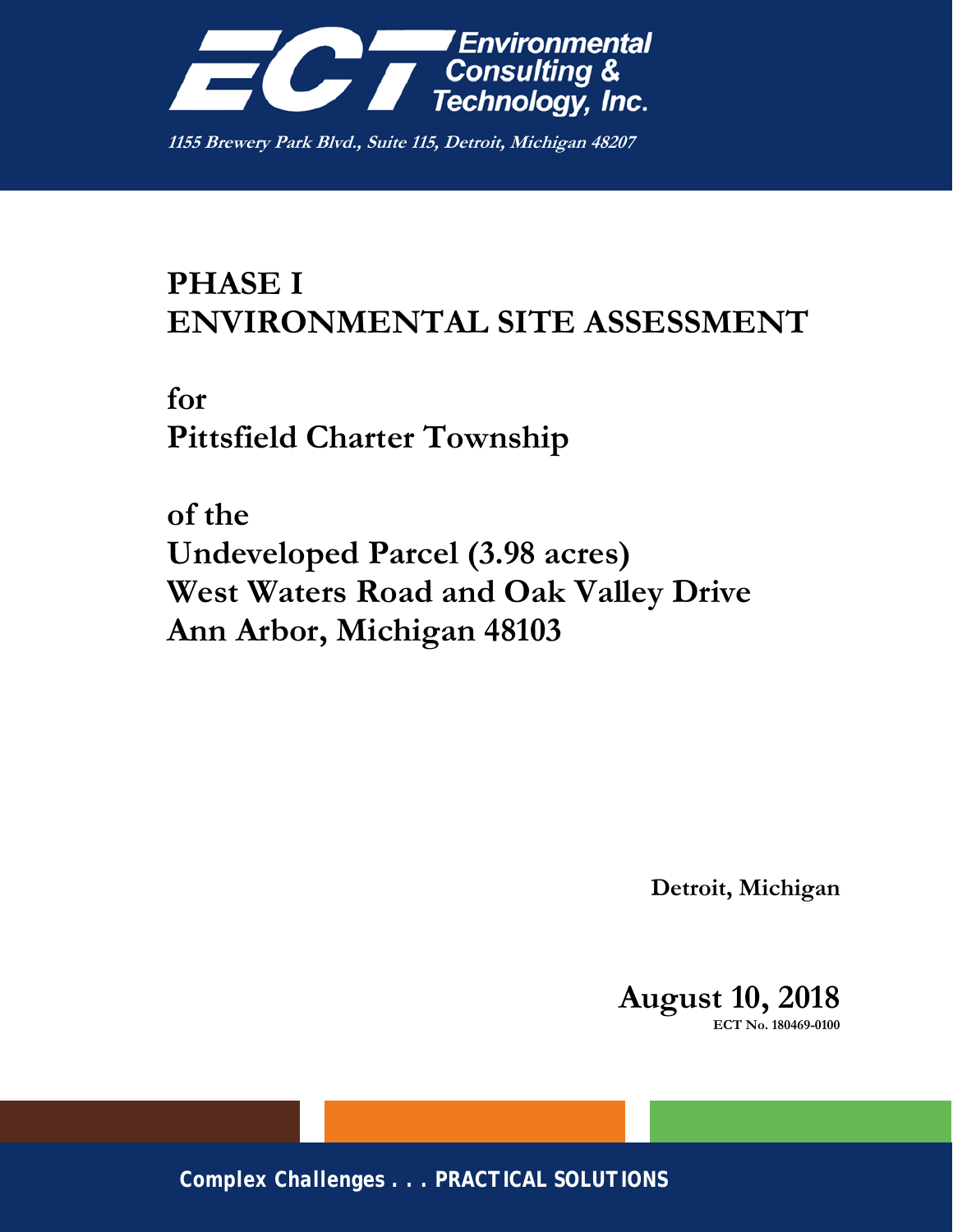# **Signature(s) of Environmental Professional(s)**

The dual signatory process is an integral part of Environmental Consulting & Technology, Inc.'s (ECT's) Document Review Policy No. 9.03. All ECT documents undergo technical/peer review prior to dispatching these documents to any outside entity.

The environmental assessment described herein was conducted by the undersigned employees of ECT. ECT's investigation consisted solely of the activities described in the Introduction of this report, and in accordance with the Terms and Conditions of the Standard Consulting Services Agreement signed prior to initiation of the assessment, as applicable.

We declare that, to the best of our professional knowledge and belief, we meet the definition of environmental professionals as defined in §312.10 of 40 C.F.R. 312. We, have the specific qualifications based on education, training, and experience to assess a property of the nature, history, and setting of the Subject Property. We have developed and performed the all appropriate inquiries in conformance with the standards and practices set forth in 40 C.F.R. Part 312.

This document has been authored and reviewed by the following employees:

Maura Gibbons Author Peer Review

Marin Signature Signature Signature

August 7, 2018 Date Date

| Dirk Mammen |  |
|-------------|--|
| Peer Review |  |
|             |  |
| $r\rho$     |  |

| August 7, 2018 |  |  |
|----------------|--|--|
| Date           |  |  |

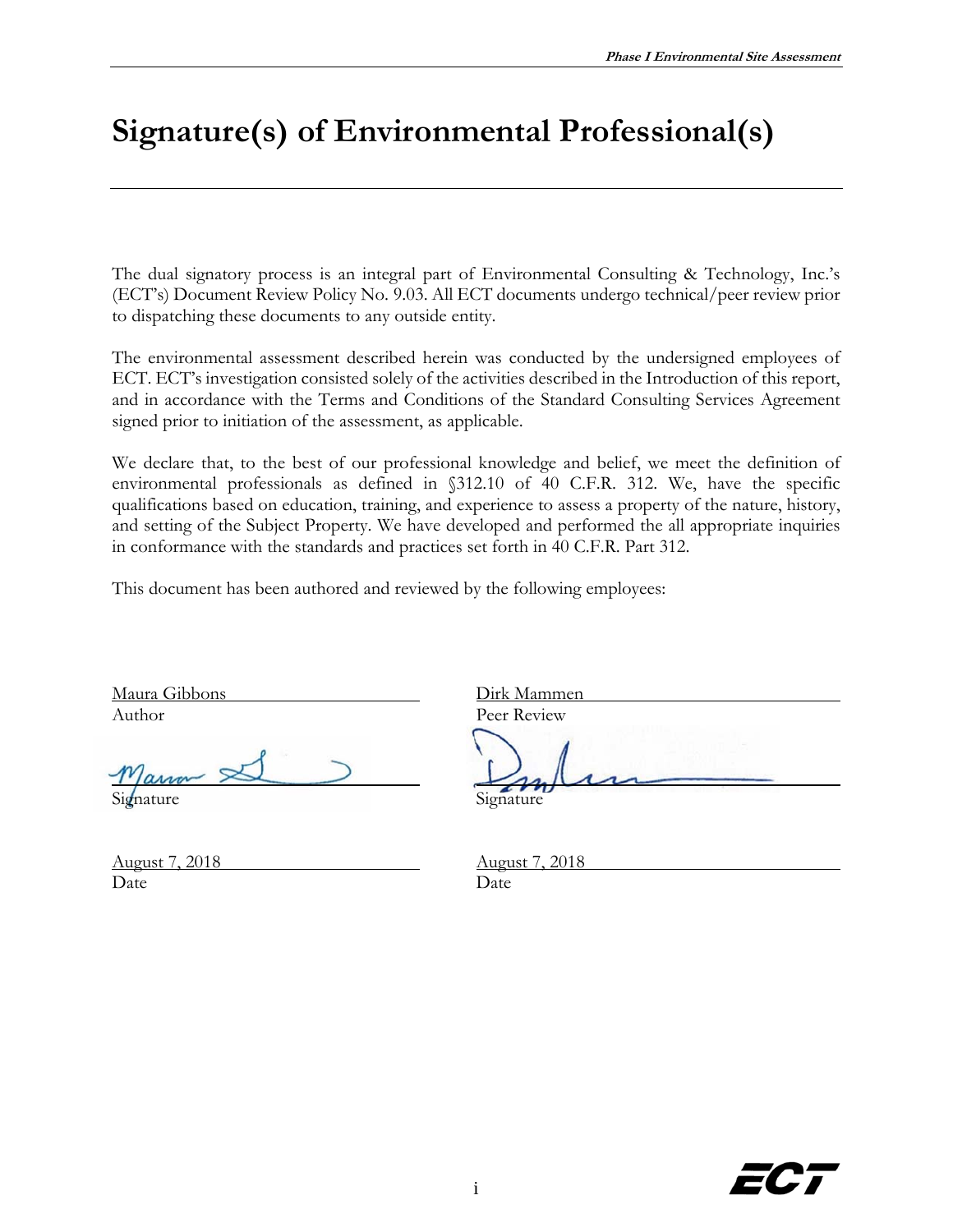# **Table of Contents**

| <u>Section</u> |                                                                                                                                                                                                                                                                                                                                                                                                                                                   | Page                                                         |
|----------------|---------------------------------------------------------------------------------------------------------------------------------------------------------------------------------------------------------------------------------------------------------------------------------------------------------------------------------------------------------------------------------------------------------------------------------------------------|--------------------------------------------------------------|
| 1.0            | Summary                                                                                                                                                                                                                                                                                                                                                                                                                                           | 1                                                            |
| 2.0            | Introduction                                                                                                                                                                                                                                                                                                                                                                                                                                      | 2                                                            |
|                | 2.1<br>Detailed Scope of Services<br>2.2<br>Significant Assumptions<br>Limitations and Exceptions<br>2.3<br>Special Terms and Conditions<br>2.4<br>User Reliance<br>2.5                                                                                                                                                                                                                                                                           | 3<br>$\mathfrak{Z}$<br>3<br>$\overline{4}$<br>$\overline{4}$ |
| 3.0            | Site Description                                                                                                                                                                                                                                                                                                                                                                                                                                  | 5                                                            |
|                | 3.1<br>Location and Legal Description<br>3.2<br>Site and Vicinity General Characteristics<br>3.3<br>Current Use of the Property<br>3.4<br>Previous Site Investigations<br>3.5<br>Descriptions of Structures, Roads, and Other Improvements on the<br>Site<br>3.5.1<br>General Descriptions of Structures<br>3.5.2<br>Roads<br>3.5.3<br>Potable Water Supply<br>Sewage Disposal System<br>3.5.4<br>3.6<br>Current Uses of the Adjoining Properties | 5<br>$\mathfrak{S}$<br>5<br>5<br>5<br>5<br>6<br>6<br>6<br>6  |
| 4.0            | User Provided Information<br>Title Records<br>4.1<br>4.2<br>Environmental Liens or Activity and Use Limitations<br>Specialized Knowledge<br>4.3<br>Commonly Known or Reasonably Ascertainable Information<br>4.4<br>Valuation Reduction for Environmental Issues<br>4.5<br>4.6<br>Owner, Property Manager, Occupant Information<br>Reason for Performing Phase I ESA<br>4.7                                                                       | 7<br>7<br>$\boldsymbol{7}$<br>7<br>$8\,$<br>8<br>8<br>9      |
| 5.0            | <b>Records Review</b>                                                                                                                                                                                                                                                                                                                                                                                                                             | 10                                                           |
|                | <b>Standard Environmental Record Sources</b><br>5.1                                                                                                                                                                                                                                                                                                                                                                                               | 10                                                           |

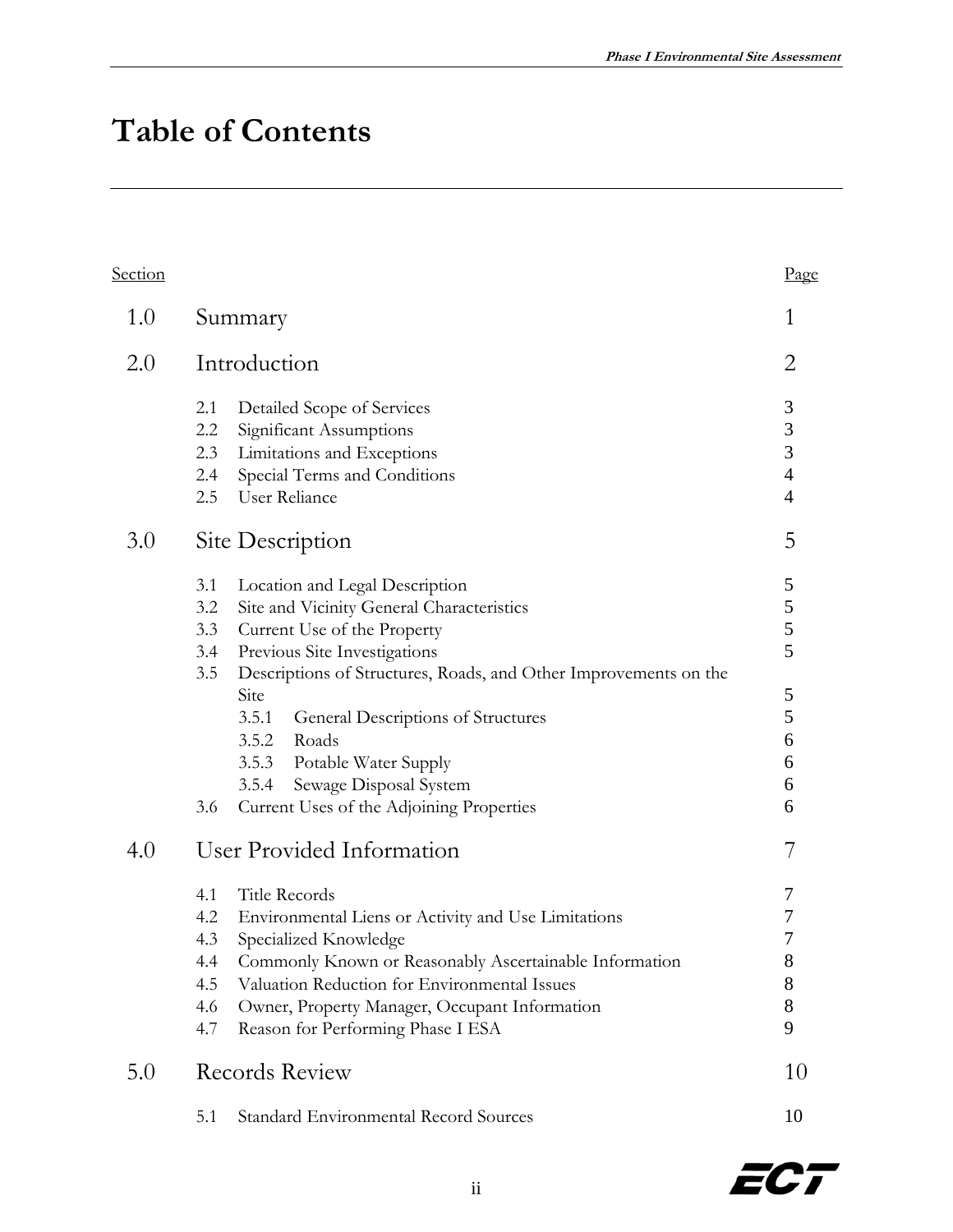|     |     | 5.1.1        | Federal and State Environmental Record Sources             | 10 |
|-----|-----|--------------|------------------------------------------------------------|----|
|     | 5.2 |              | Additional Environmental Record Sources                    | 11 |
|     | 5.3 |              | Physical Setting Source(s)                                 | 11 |
|     | 5.4 |              | Historical Use Information on the Property                 | 11 |
|     |     | 5.4.1        | Topographic Maps                                           | 11 |
|     |     | 5.4.2        | Aerial Photographs                                         | 12 |
|     |     | 5.4.3        | <b>Street Directories</b>                                  | 13 |
|     |     |              | 5.4.4 Fire Insurance Maps                                  | 13 |
|     | 5.5 |              | Historical Use Information on Adjoining Properties         | 14 |
|     |     | 5.5.1        | Topographic Maps                                           | 14 |
|     |     | 5.5.2        | Aerial Photographs                                         | 15 |
|     |     | 5.5.3        | <b>Street Directories</b>                                  | 15 |
|     |     | 5.5.4        | Fire Insurance Maps                                        | 15 |
|     | 5.6 |              | Previous Investigations and Government Records             | 16 |
| 6.0 |     |              | Site Reconnaissance                                        | 17 |
|     | 6.1 |              | Methodology and Limiting Conditions                        | 17 |
|     | 6.2 |              | General Site Setting                                       | 17 |
|     |     | 6.2.1        | Current Use(s) of the Property                             | 17 |
|     |     | 6.2.2        | Past Use(s) of the Property                                | 17 |
|     |     | 6.2.3        | Current Uses of Adjoining Properties                       | 17 |
|     |     | 6.2.4        | Past Uses of Adjoining Properties                          | 17 |
|     |     | 6.2.5        | Current or Past Uses in the Surrounding Area               | 18 |
|     |     | 6.2.6        | Geologic and Hydrogeologic Conditions                      | 18 |
|     | 6.3 | Observations |                                                            | 18 |
|     |     | 6.3.1        | Hazardous Substances and Petroleum Products in Connection  |    |
|     |     |              | with Identified Uses                                       | 18 |
|     |     | 6.3.2        | Storage Tanks                                              | 18 |
|     |     | 6.3.3        | Odors                                                      | 18 |
|     |     | 6.3.4        | Pools of Liquid                                            | 18 |
|     |     | 6.3.5        | Drums                                                      | 18 |
|     |     | 6.3.6        | Hazardous Substance and Petroleum Products Containers (not |    |
|     |     |              | necessarily on connection with identified uses)            | 19 |
|     |     | 6.3.7        | Unidentified Substance Containers                          | 19 |
|     |     | 6.3.8        | <b>PCBs</b>                                                | 19 |
|     |     | 6.3.9        | Pits, Ponds, or Lagoons                                    | 19 |
|     |     |              | 6.3.10 Stained Soil                                        | 19 |
|     |     | 6.3.11       | <b>Stressed Vegetation</b>                                 | 19 |
|     |     |              | 6.3.12 Solid Waste                                         | 19 |
|     |     |              | 6.3.13 Wastewater                                          | 19 |
|     |     | 6.3.14 Wells |                                                            | 20 |
|     |     |              | 6.3.15 Septic Systems                                      | 20 |
|     | 6.4 |              | Interviews with Site Contacts                              | 20 |
|     | 6.5 |              | Interviews with Local Governmental Officials               | 20 |

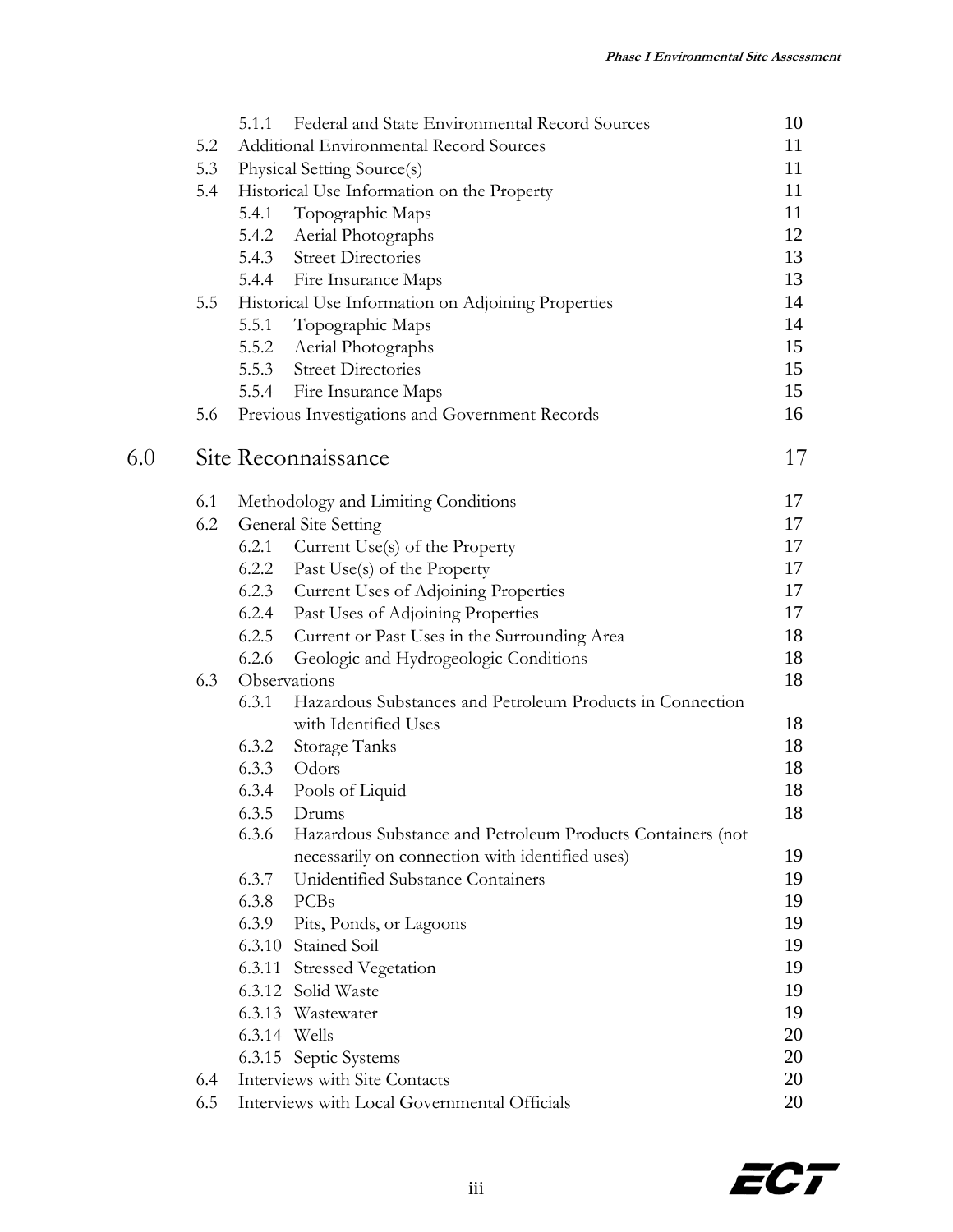| 7.0  | Findings, Opinions and Conclusions                     |          |
|------|--------------------------------------------------------|----------|
|      | <b>RECs</b><br>7.1<br><b>Historical RECs</b><br>7.2    | 21<br>21 |
|      | Controlled RECs<br>7.3<br>De Minimis Conditions<br>7.4 | 21<br>21 |
|      | Opinion<br>7.5<br>Conclusion<br>7.6                    | 21<br>22 |
| 8.0  | Deviations and Significant Data Gaps                   | 23       |
| 9.0  | <b>Additional Services</b>                             | 24       |
| 10.0 | References<br>25                                       |          |

#### LIST OF TABLES

| Table 1.1 Regulatory Database Information                    |
|--------------------------------------------------------------|
| Table 1.2 Historical Topographic Maps (Subject Property)     |
| Table 1.3 Aerial Photographs (Subject Property)              |
| Table 1.4 Historical Topographic Maps (Adjoining Properties) |
| Table 1.5 Aerial Photographs (Adjoining Properties)          |

#### FIGURES

 Figure 1—Site Location Map Figure 2—Site and Surrounding Properties Map

#### APPENDICES

 Appendix A—EDR Radius Map™ Report with Geocheck® Appendix B—EDR Historical Topographical Map Report Appendix C—EDR Aerial Photo Decade Package Appendix D—EDR City Directory Image Report Appendix E—Sanborn Map Report Appendix F—Photo Log Appendix G—Qualifications

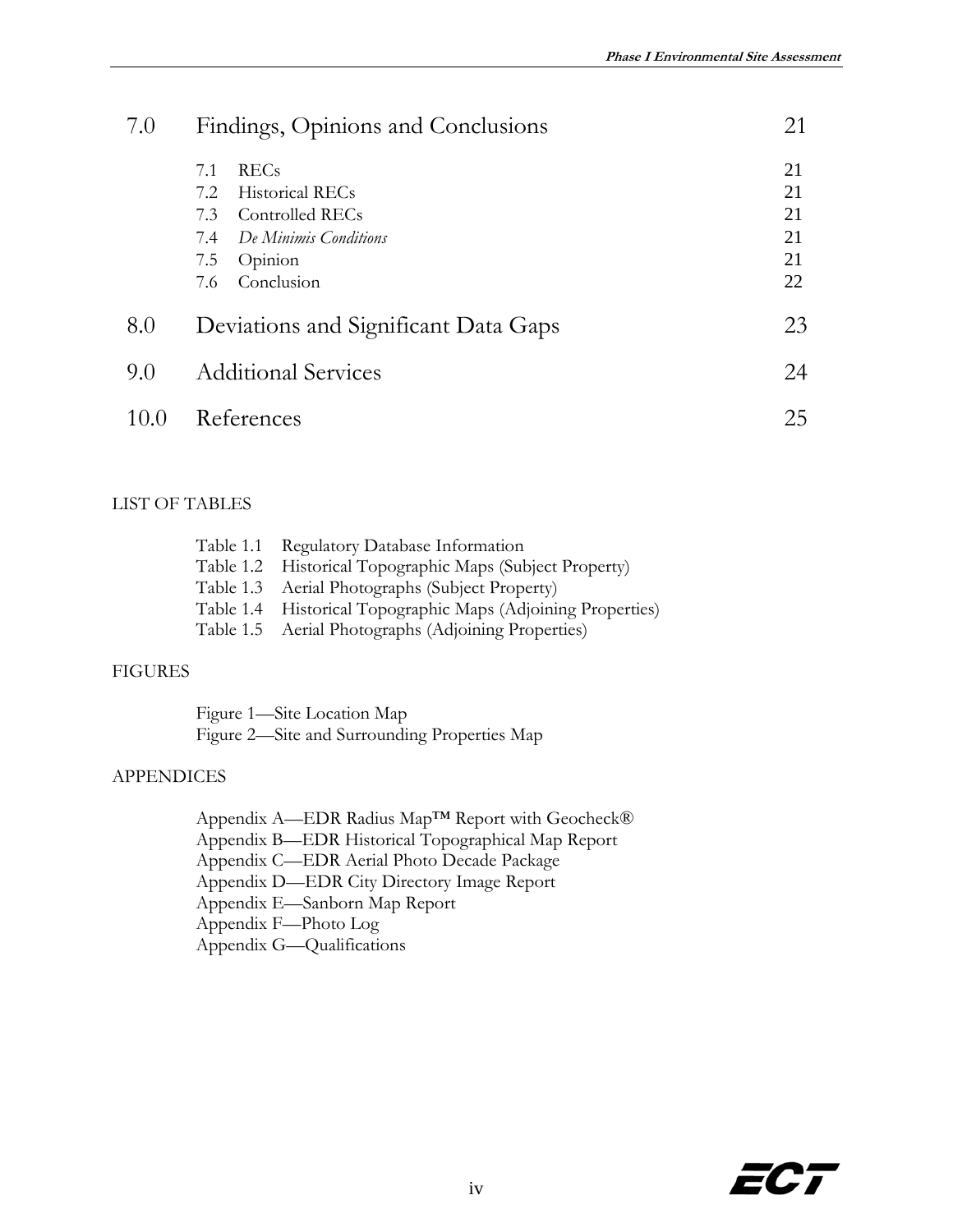# **List of Acronyms**

| AAI              | All Appropriate Inquiry                                               |
|------------------|-----------------------------------------------------------------------|
| AST              | Aboveground Storage Tank                                              |
| ASTM             | American Society for Testing and Materials                            |
| AUL              | Michigan Activity Use Limitations                                     |
| BEA              | <b>Baseline Environmental Assessment</b>                              |
| <b>CERCLA</b>    | Comprehensive Environmental Response, Compensation, and Liability Act |
| <b>CREC</b>      | Controlled Recognized Environmental Condition                         |
| <b>DWSD</b>      | Detroit Water and Sewerage Department                                 |
| ECT              | Environmental Consulting & Technology, Inc.                           |
| <b>EDR</b>       | Environmental Data Resources, Inc.                                    |
| EPA              | <b>Environmental Protection Agency</b>                                |
| <b>ESA</b>       | <b>Environmental Site Assessment</b>                                  |
| <b>FINDS</b>     | Facility Index System/Facility Registry System                        |
| <b>HREC</b>      | Historical Recognized Environmental Condition                         |
| <b>MDEQ</b>      | Michigan Department of Environmental Quality                          |
| NonGen           | Non-generator                                                         |
| <b>LUST</b>      | Leaking Underground Storage Tank                                      |
| PCB              | Polychlorinated biphenyls                                             |
| <b>RCRA</b>      | Resource Conservation and Recovery Act                                |
| <b>REC</b>       | Recognized Environmental Condition                                    |
| <b>RRD</b>       | Remediation and Redevelopment Division                                |
| <b>SEMS</b>      | Superfund Enterprise Management System                                |
| SWF/LF           | Solid Waste Facilities/Landfill                                       |
| <b>USGS</b>      | United States Geological Survey                                       |
| UST <sup>-</sup> | Underground Storage Tank                                              |
| <b>WDS</b>       | Waste Data System                                                     |

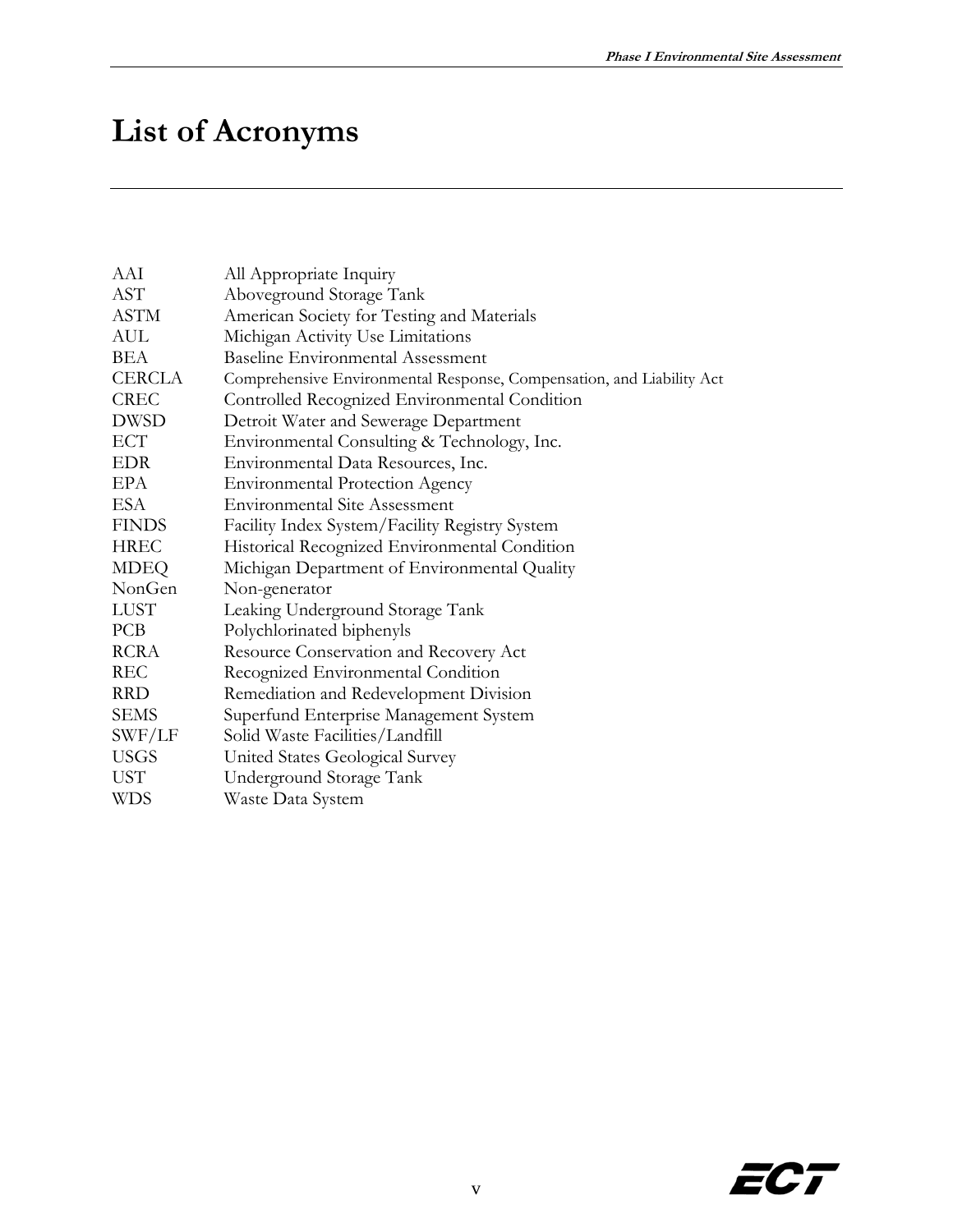# **1.0 Summary**

Environmental Consulting & Technology, Inc. (ECT) was retained by Pittsfield Charter Township (the Client) to perform a Phase I Environmental Site Assessment (ESA) of the approximately 3.98-acre parcel located at the southwest corner of the intersection of West Waters Road and Oak Valley Drive, in Pittsfield Charter Township, Washtenaw County, Michigan (herein referred to as the Subject Property). A Site Location Map is provided as **Figure 1.** 

The Client is the prospective purchaser who is considering acquisition of the Subject Property. The purpose of this assessment was to identify potential adverse environmental conditions associated with the Property, which include any Recognized Environmental Conditions (RECs), Historical Recognized Environmental Conditions (HRECs) or Controlled Recognized Environmental Conditions (CRECs) that may exist or have existed on the Subject Property. The research attempted to identify conditions indicative of an existing release, past release, or a material threat of a release of any hazardous substances or petroleum products. RECs, HRECs and CRECs do not include *de minimi*s conditions that generally do not present a material risk of harm to public health or the environment and that would not be the subject of an enforcement action if brought to the attention of appropriate governmental agencies.

Based on a review of reasonably ascertainable historical records, the Subject Property has historically been used as agricultural land as early as 1937 through approximately the late 1980's. At the time of the site reconnaissance, the Subject Property was undeveloped, covered by grass and densely vegetated woodland. A Site and Surrounding Properties Map is provided in **Figure 2.**

ECT has performed this Phase I ESA in conformance with the scope and limitations of ASTM Standard E 1527-13 of the approximately 3.98-acre parcel located at the southwest corner of the intersection of West Waters Road and Oak Valley Drive, in Pittsfield Township, Washtenaw County, Michigan. This assessment identified one (1) REC, no HRECs, and no CRECs in connection with the Subject Property. Based on these findings, ECT believes that additional site investigation in the form of subsurface sampling activities at the Subject Property are not required.

A *de minimis* condition was identified in connection with the Subject Property during this assessment:

 The Subject Property has been historically used as agricultural land with the potential of historical pesticide, herbicide, and fertilizer use as early as 1937 until approximately the late 1980's. However, there was no indication of improper applications or excessive use of the materials, and no evidence of stained soil or stressed vegetation.

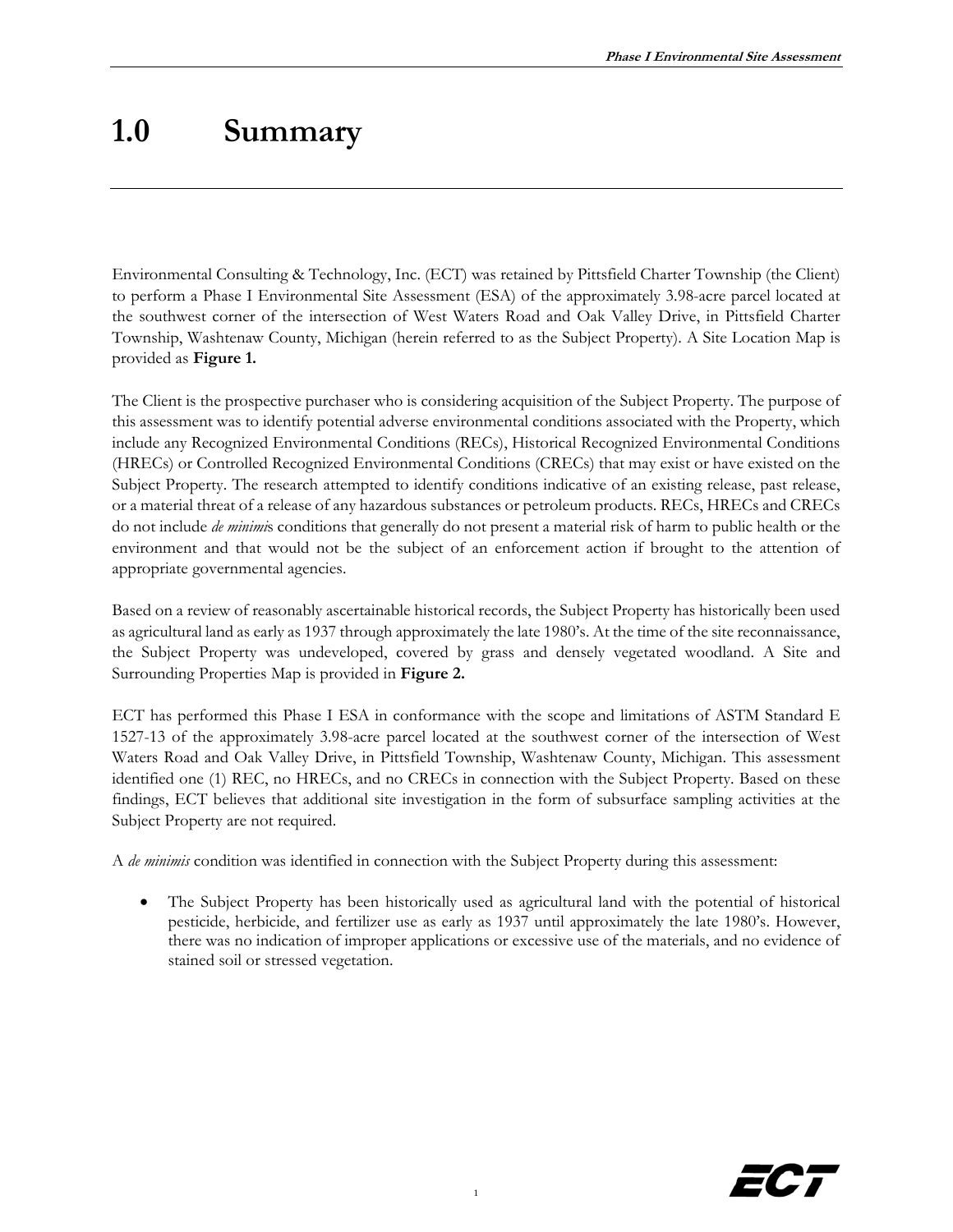# **2.0 Introduction**

At the request of the Client, ECT has conducted a Phase I ESA of the Subject Property, situated at the southwest corner of the intersection of West Waters Road and Oak Valley Drive, in Pittsfield Township Michigan. The Subject Property is part of the Northwest <sup>1</sup>/4 of Section 7, 3 South, Range 6 East, in Washtenaw County, Michigan.

The land area subject to this Phase I ESA is comprised of a single parcel, containing approximately 3.98 acres of undeveloped land. At the time of the site reconnaissance, the Subject Property was undeveloped, covered by grass and densely vegetated woodland.

The purpose of ASTM Practice E 1527-13 is to define good commercial and customary practice in the United States of America for conducting an *environmental site assessment* of *commercial real estate* properties with respect to the range of contaminants within the scope of the Comprehensive Environmental Response, Compensation and Liability Act (CERCLA; 42 U.S.C. §9601) and *petroleum products*. The goal of the processes established by ASTM Practice E 1527-13 is to identify *recognized environmental conditions* (*RECs*) and *de minimis* conditions. Any exceptions to, or deletions from, this practice are described in Section 8.0 of this report.

The objective of Phase I ESAs is to provide *all appropriate inquiries* into the previous ownership and uses of the *property* consistent with good commercial and customary practice as defined at 42 U.S.C. §9601(35) (B) to permit a *user* to satisfy one of the requirements to qualify for the *innocent landowner*, *contiguous property owner*, or *bona fide prospective purchaser* limitations on CERCLA liability (a.k.a., *landowner liability protections*). The goal of Phase I ESAs is to identify current, historical, and controlled recognized environmental conditions (RECs) and *de minimis* conditions in connection with the property, to the extent feasible pursuant to the processes prescribed in the ASTM E 1527-13 guidelines. The terms current, historical, and controlled RECs and *de minimis* conditions are defined by ASTM in the following paragraphs.

A current REC is the presence or likely presence of any *hazardous substances* or *petroleum products* in, on, or at a *property*: (*1*) due to any *release* to the *environment*; (*2*) under conditions indicative of a *release* to the *environment*; or (*3*) under conditions that pose a *material threat* of a future *release* to the *environment*. The term includes hazardous substances or petroleum products even under conditions in compliance with laws.

A historical REC is a past *release* of any *hazardous substances* or *petroleum products* that has occurred in connection with the *Subject Property* and has been addressed to the satisfaction of the applicable regulatory authority or meeting unrestricted use criteria established by a regulatory authority, without subjecting the *Subject Property* to any required controls.

A controlled REC is a *REC* resulting from a past *release* of *hazardous substances* or *petroleum products* that has been addressed to the satisfaction of the applicable regulatory authority (for example, as evidenced by the issuance of a no further action letter or equivalent, or meeting risk-based criteria established by regulatory authority), with *hazardous substances* or *petroleum products* allowed to remain in place subject to the implementation of required controls (for example, *property* use restrictions, *activity and use limitations*, *institutional controls*, or *engineering controls*).

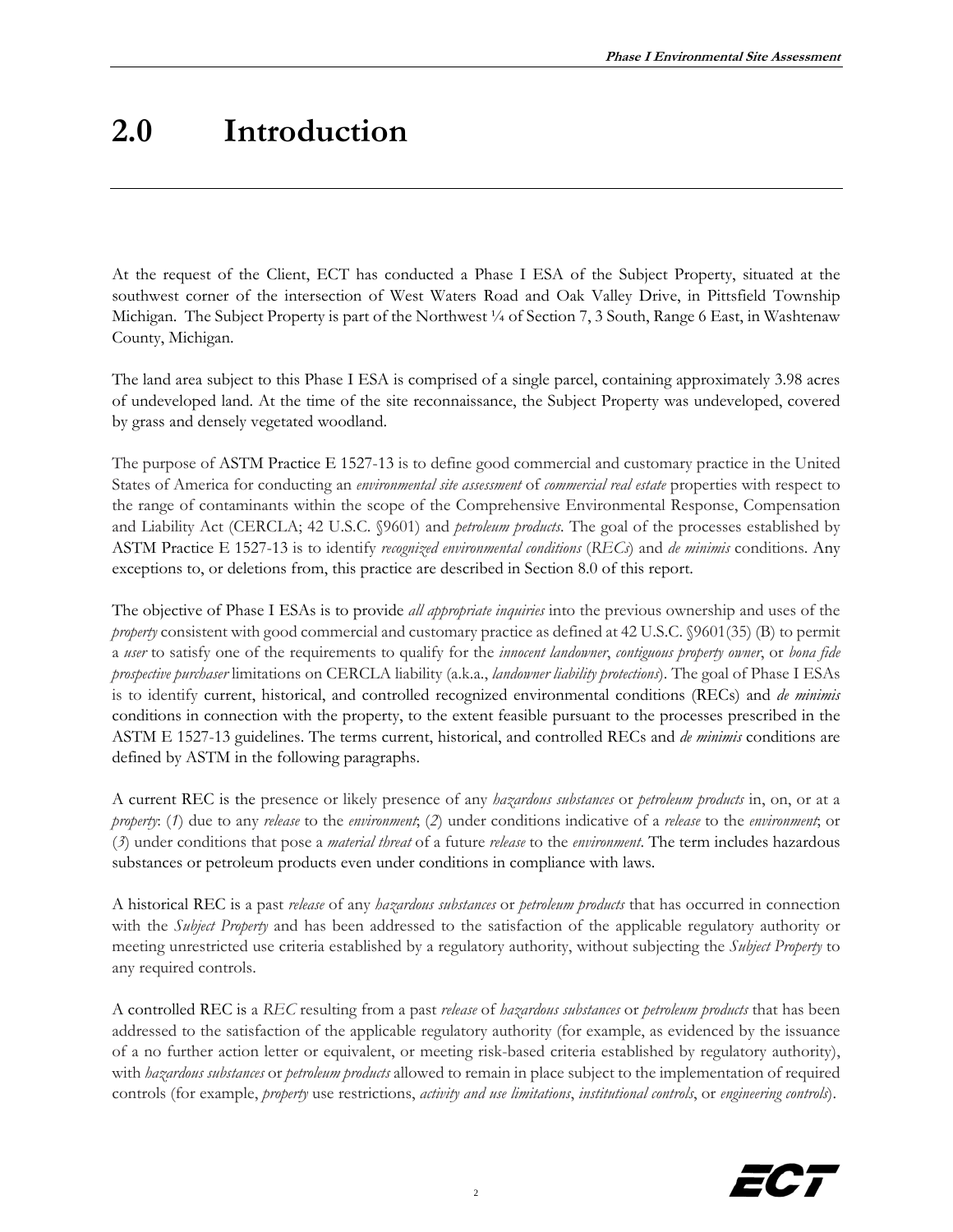A *de minimis* condition is a condition that generally does not present a threat to human health or the *environment*  and that generally would not be the subject of an enforcement action if brought to the attention of appropriate governmental agencies. Conditions determined to be *de minimis conditions* are not current, historical, or controlled *RECs*.

## **2.1 Detailed Scope of Services**

The Phase I ESA conducted by ECT included, but was not limited to, the following services:

- A site reconnaissance of the Subject Property to look for evidence of a release(s) or potential release of petroleum products and hazardous materials;
- Observations of adjacent properties and the site vicinity;
- Interviews with individuals familiar with the Subject Property, as available;
- Review of regulatory agency and local files, as necessary;
- Review of historical documents, as available; and,
- Preparation of a report presenting ECT's findings, including a summary of conclusions and recommendations.

# **2.2 Significant Assumptions**

ECT assumes that the information provided by the regulatory database electronic search report provider, the regulatory agencies, the local unit of government, and the current Subject Property owner is true and reliable.

### **2.3 Limitations and Exceptions**

The opinions and recommendations presented in this report are based upon the scope of services, information obtained through the performance of the services, and the schedule as agreed upon by ECT and the party for whom this report was originally prepared. This report is an instrument of professional service and was prepared in accordance with the generally accepted standards and level of skill and care under similar conditions and circumstances established by the environmental consulting industry. No representation, warranty, or guarantee, expressed or implied, is intended or given. To the extent that ECT relied upon any information prepared by other parties not under contract to ECT, ECT makes no representation as to the accuracy or completeness of such information. This report is expressly for the sole and exclusive use of the party for whom this report was originally prepared for a particular purpose. Only the party for whom this report was originally prepared and/or other specifically named parties have the right to make use of and rely upon this report. Reuse of this report or any portion thereof for other than its intended purpose, or if modified, or if used by third parties, shall be at the user's sole risk.

The findings presented in this report apply solely to site conditions existing at the time when ECT's assessment was performed. It must be recognized, however, that an ESA is intended for the purpose of determining the potential for contamination through limited research and investigative activities and in no way represents a conclusive or complete site characterization. Conditions in other parts of the Subject Property may vary from those at the locations where data were collected. ECT's ability to interpret investigation results is related to the availability of the data and the extent of the investigation activities. As such, 100 percent confidence in ESA conclusions cannot reasonably be achieved.

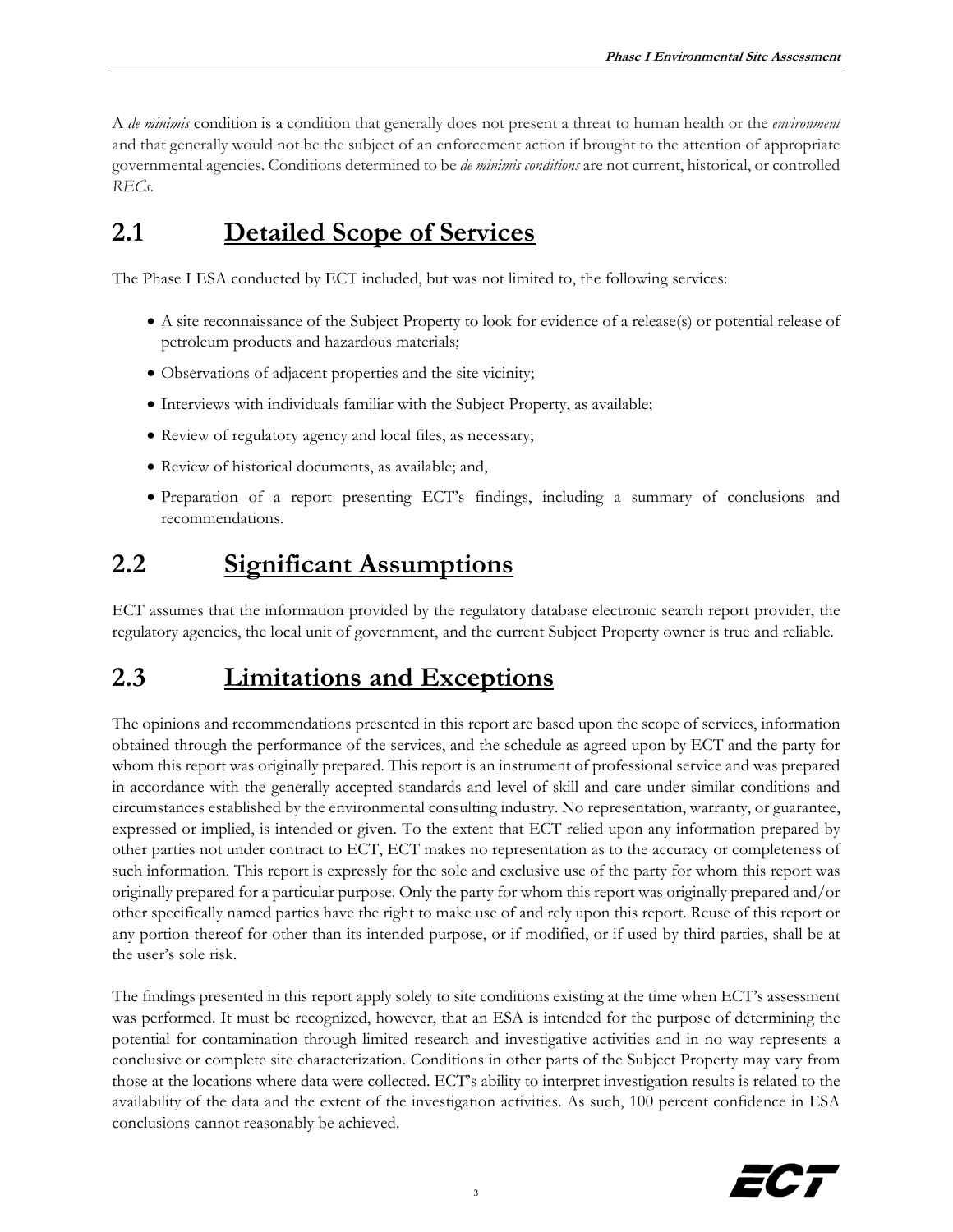ECT, therefore, does not provide any guarantees, certifications, or warranties that a property is free from environmental contamination. Furthermore, nothing contained in this document shall relieve any other party of its responsibility to abide by contract documents and applicable laws, codes, regulations, or standards.

### **2.4 Special Terms and Conditions**

The scope of work for this Phase I ESA did not include testing of electrical equipment for the potential presence of polychlorinated biphenyls (PCBs), lead based paint, or the assessment of natural hazards such as naturallyoccurring asbestos, radon, or methane gas, assessment of the potential presence of radionuclides, or assessment of non-chemical hazards such as the potential for damage from earthquakes or floods. This Phase I ESA also did not include an extensive assessment of the environmental compliance status of the Subject Property or of the businesses that have operated on-site, or a health-based risk assessment.

# **2.5 User Reliance**

This Phase I ESA was conducted for the use of and reliance by the Client and their assignees and may be relied upon by these parties only. No use of the information contained in this report by others is permissible without receiving prior written authorization to do so from ECT. ECT is not responsible for independent conclusions, opinions, or recommendations made by others or otherwise based on the findings presented in this report.

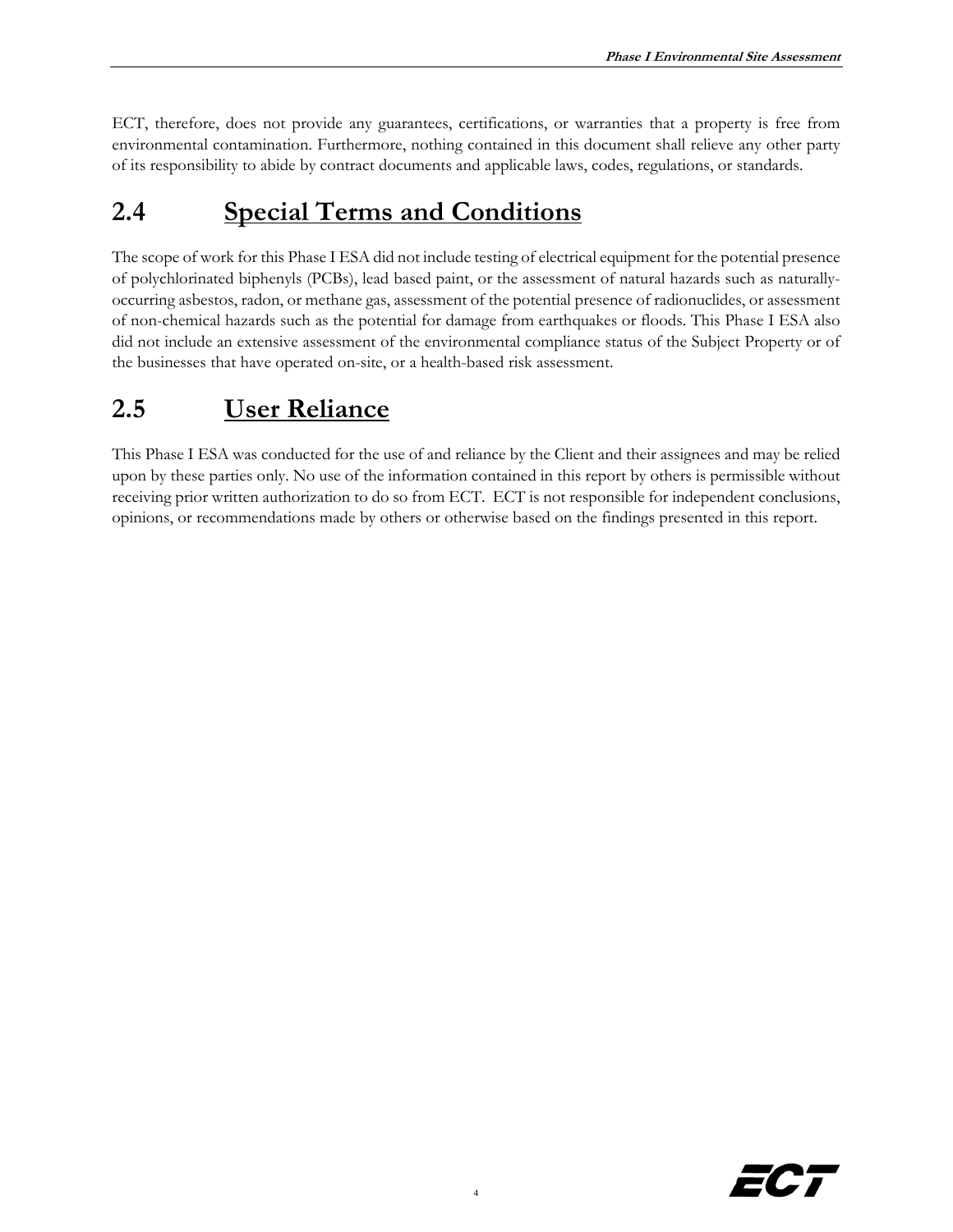# **3.0 Site Description**

## **3.1 Location and Legal Description**

The Subject Property is comprised of a single parcel containing approximately 3.98 acres of undeveloped land, situated at the southwest corner of the intersection of West Waters Road and Oak Valley Drive, in Pittsfield Township, Michigan. The Subject Property is part of the Northwest 1/4 of Section 7, Township 3 South, Range 6 East, in Washtenaw County, Michigan. The legal description of the Subject Property is below:

**Parcel #L-12-07-200-003:** "\*OLD SID – L-12-007-019-00 PI 7-5H-1 COM AT N ¼ COR OF SEC 7, TH W 649.95 FT ON N/L OF SECTO POB, TH W 292 FT ON SAID N/L, TH DEFL 89-42-30 LFT 594 FT, TH DEFL 90-17-30 LFT 292 FT, TH DEFL 89-42-30 LFT 594 FT TO POB PART NW ¼ SEC 7 T3S R6E 3.98 AC."

# **3.2 Site and Vicinity General Characteristics**

The Subject Property is situated along the south side of West Waters Road and along the west side of Oak Valley Drive, in Pittsfield Charter Township, Michigan. The Subject Property has an approximate elevation of 917 feet above sea level and is topographically flat. During the site visit, the Subject Property was observed to be approximately three (3) feet higher than the sidewalk bordering to the north. The surrounding area is a mixture of residential and commercial properties.

## **3.3 Current Use of the Property**

At the time of the site reconnaissance, the Subject Property was undeveloped, covered by grass and densely vegetated woodland. Overhead utility lines transected through the south central portion of the Subject Property, and a drain was observed in the vegetated areas throughout the southern portion of the Subject Property. A Site and Surrounding Properties Map is provided in **Figure 2.** 

# **3.4 Previous Site Investigations**

Previous site investigations were not provided to ECT.

# **3.5 Descriptions of Structures, Roads, and Other Improvements on the Site**

#### **3.5.1 General Descriptions of Structures**

At the time of the site visit, no structures were observed on the Subject Property.

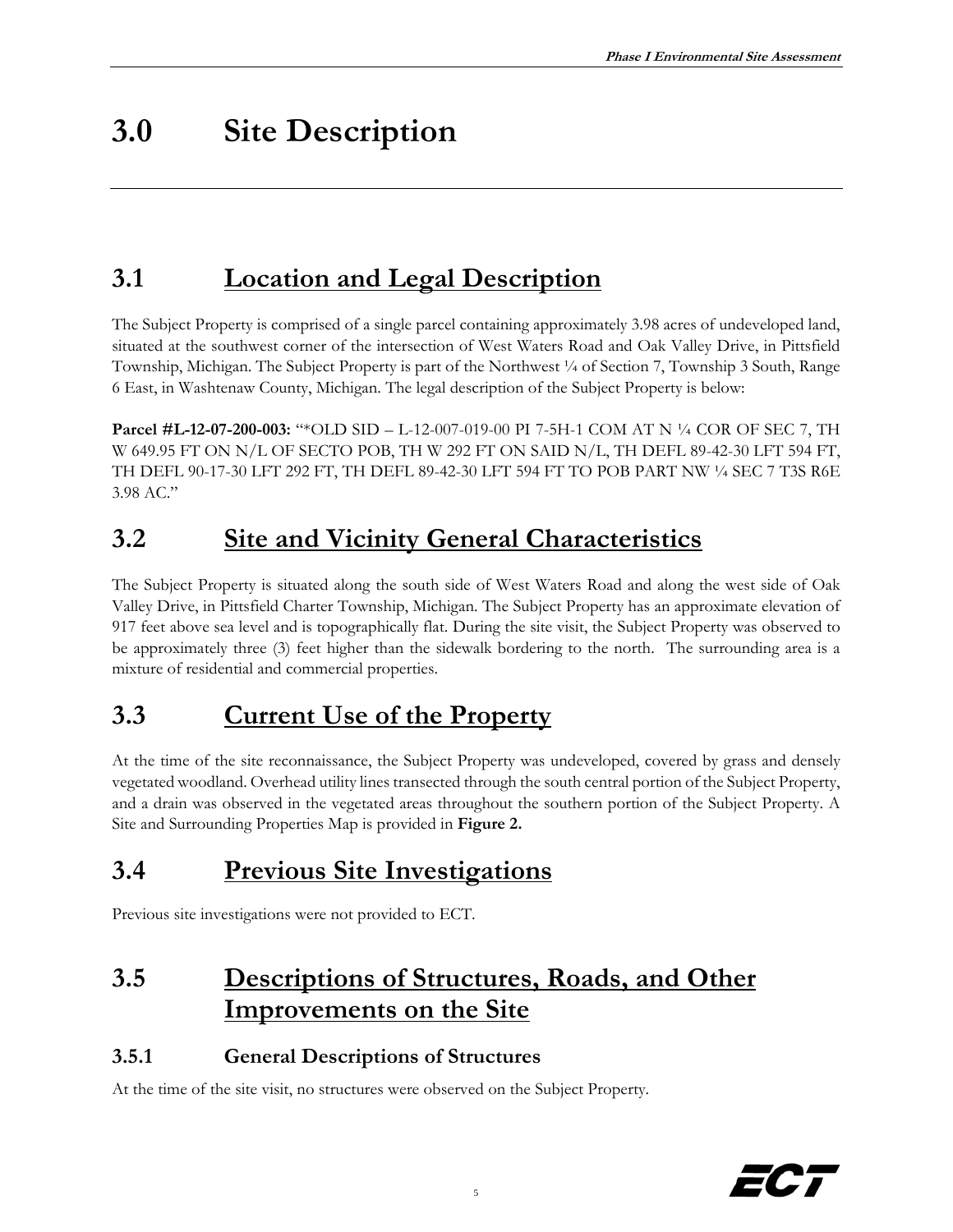#### **3.5.2 Roads**

The Subject Property can be accessed by West Waters Road to the north and by Oak Valley Drive to the east.

#### **3.5.3 Potable Water Supply**

The Subject Property is currently not connected to potable water supplies. However, the surrounding properties are supplied with potable water from Ypsilanti Community Utilities Authority.

#### **3.5.4 Sewage Disposal System**

The Subject Property is currently not connected to sanitary sewer service. However, the surrounding properties are supplied with sanitary sewer service from Ypsilanti Community Utilities Authority.

# **3.6 Current Uses of the Adjoining Properties**

The Subject Property is bordered to the north by West Waters Road and to the east by Oak Valley Drive. Opposite of West Waters Road, residential properties are observed in the north direction. Opposite of Oak Valley Drive, the east adjoining property is commercially developed and occupied by a mixed retail structure, including restaurants, salons, and a grocery store. The Subject Property is bordered to the south by undeveloped land; a residential dwelling is observed further south. A residential property, occupied by a dwelling, a garage, and a shed, borders the Subject Property to the west.

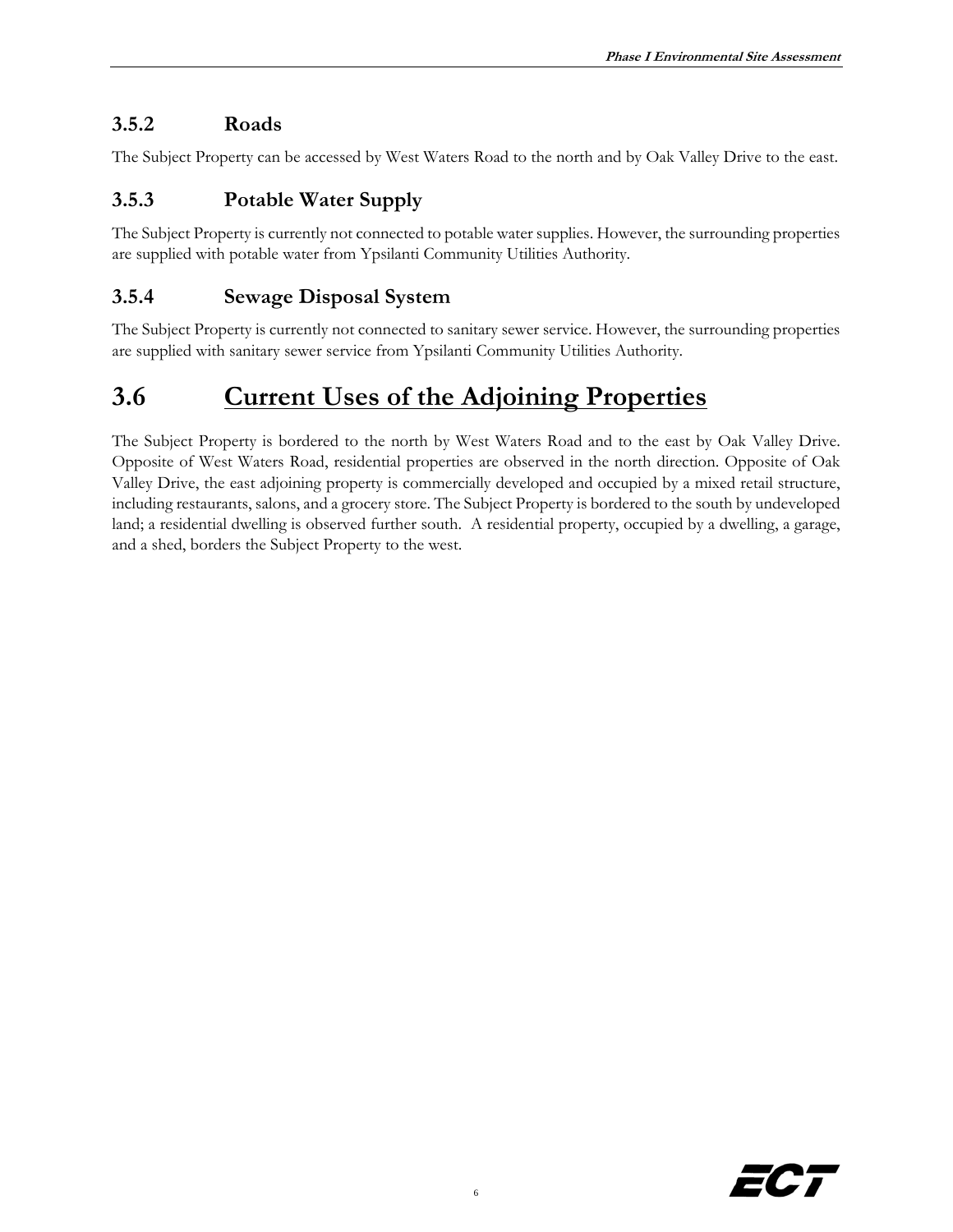# **4.0 User Provided Information**

On July 30, 2018, an interview was conducted via telephone with Mr. Mark Pascoe, P.E of Stantec, who has been retained by the Township. His responses were used to complete the User Provided Information section of this report.

## **4.1 Title Records**

An environmental chain-of-title search was not provided to ECT by the Client. Based on reasonably ascertainable resources, the Subject Property is currently owned by Waters Oak Valley LLC.

# **4.2 Environmental Liens or Activity and Use Limitations**

Mr. Pascoe was asked the following questions as part of the assessment:

- Are you aware of any environmental cleanup liens against the Subject Property that are filed or recorded under federal, tribal, state or local law?
- Are you aware of any activity or land use limitations, such as engineering controls, land use restrictions or institutional controls that are in place at the Subject Property and/or have been filed or recorded in a registry under federal, tribal, state or local law?

Mr. Pascoe indicated that he was not aware of any activity or land use limitations, or environmental liens that have been filed or recorded against the Subject Property under federal, tribal, state or local law.

ECT reviewed the Michigan Department of Environmental Quality (MDEQ) Remediation and Redevelopment Division (RRD) Perfected Lien List to identify if any environmental liens had been placed on the Subject Property. The Perfected Lien List is updated when the RRD has perfected a new lien on a property or has released a lien from a property. The list, updated through May 4, 2018, did not identify any environmental liens associated with the Subject Property.

## **4.3 Specialized Knowledge**

Mr. Pascoe was asked the following questions as part of the assessment:

 Do you have any specialized knowledge or experience related to the Subject Property or nearby properties? For example, are you involved in the same line of business as the current or former occupants of the Subject Property or an adjoining property so that you would have specialized knowledge of the chemicals and processes used by this type of business?

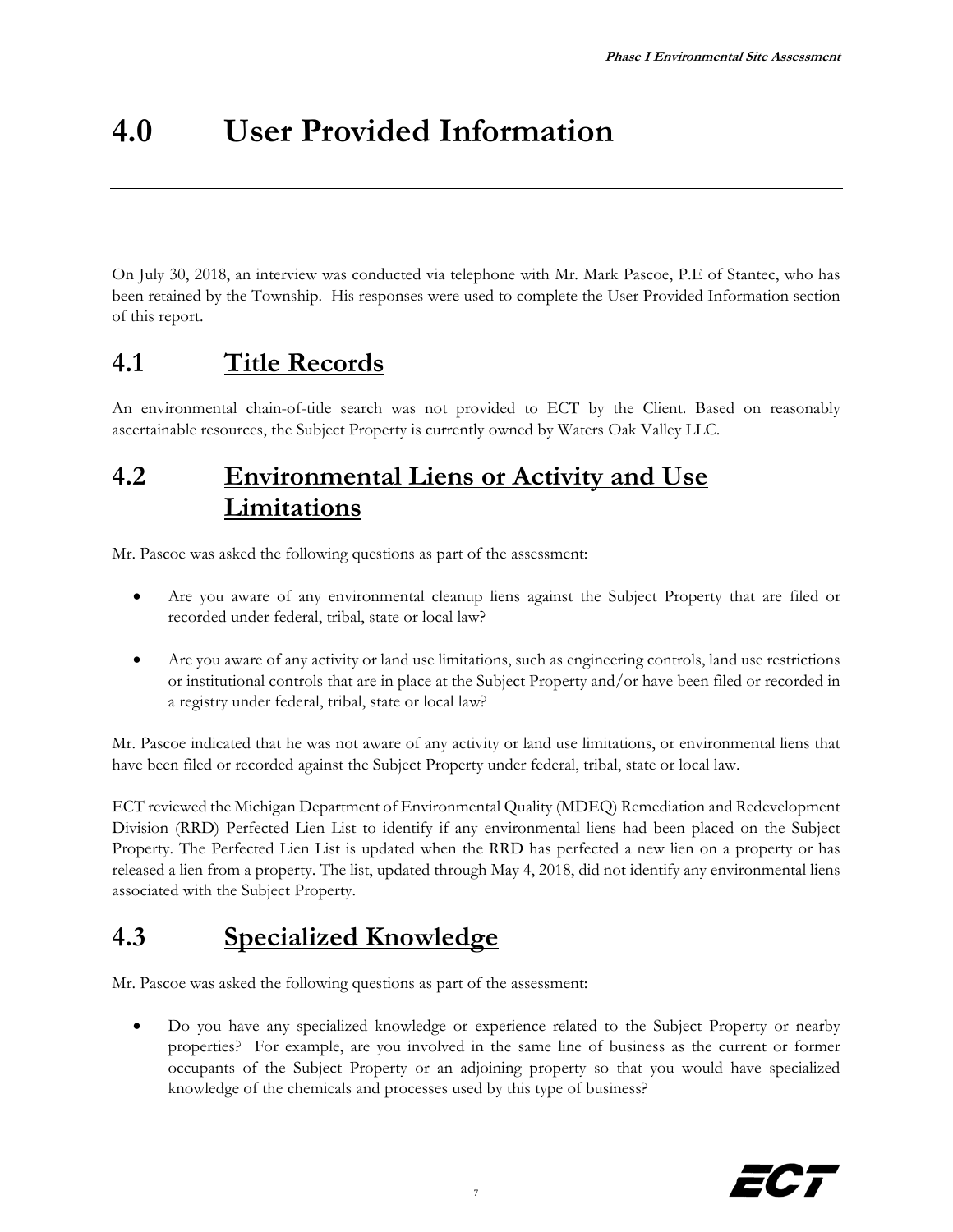- Are you aware of commonly known or reasonably ascertainable information about the Subject Property that would help the environmental professional to identify conditions indicative of releases or threatened releases? For example, as user:
	- a) Do you know the past uses of the Subject Property?
	- b) Do you know of specific chemicals that are present or once were present at the Subject Property?
	- c) Do you know of spills or other chemical releases that have taken place at the Subject Property?
	- d) Do you know of any environmental cleanups that have taken place at the Subject Property?
- Do you know of any pending, threatened, or past litigation relevant to hazardous substances or petroleum products in, on, or from the Subject Property?
- Do you know of any pending, threatened, or past administrative proceedings relevant to hazardous substances or petroleum products in, on, or from the Subject Property?
- Do you know of any notices from any governmental entity regarding any possible violation of environmental laws or possible liability relating to hazardous substances or petroleum products?

Mr. Pascoe indicated the Subject Property is vacant with no prior development. Mr. Sallen indicated he was unaware of any spills, releases, cleanups, or litigations associated with the Subject Property.

# **4.4 Commonly Known or Reasonably Ascertainable Information**

Mr. Pascoe indicated he has no knowledge of any environmental response activities to have taken place, and no knowledge of any obvious indicators that point to the presence or likely presence of releases at the Subject Property. However, Mr. Pascoe stated that a geotechnical survey conducted on the Subject Property which indicated that the site has been filled with compacted sand and occasional broken brick and concrete. He is unaware of when the site was filled, the origin of the fill material, and if the fill material has been characterized for potential contaminants.

## **4.5 Valuation Reduction for Environmental Issues**

Mr. Pascoe is not aware of any valuation reduction due to environmental issues associated with the Subject Property.

# **4.6 Owner, Property Manager, Occupant Information**

The Subject Property is unoccupied and owned by Waters Oak Valley LLC.

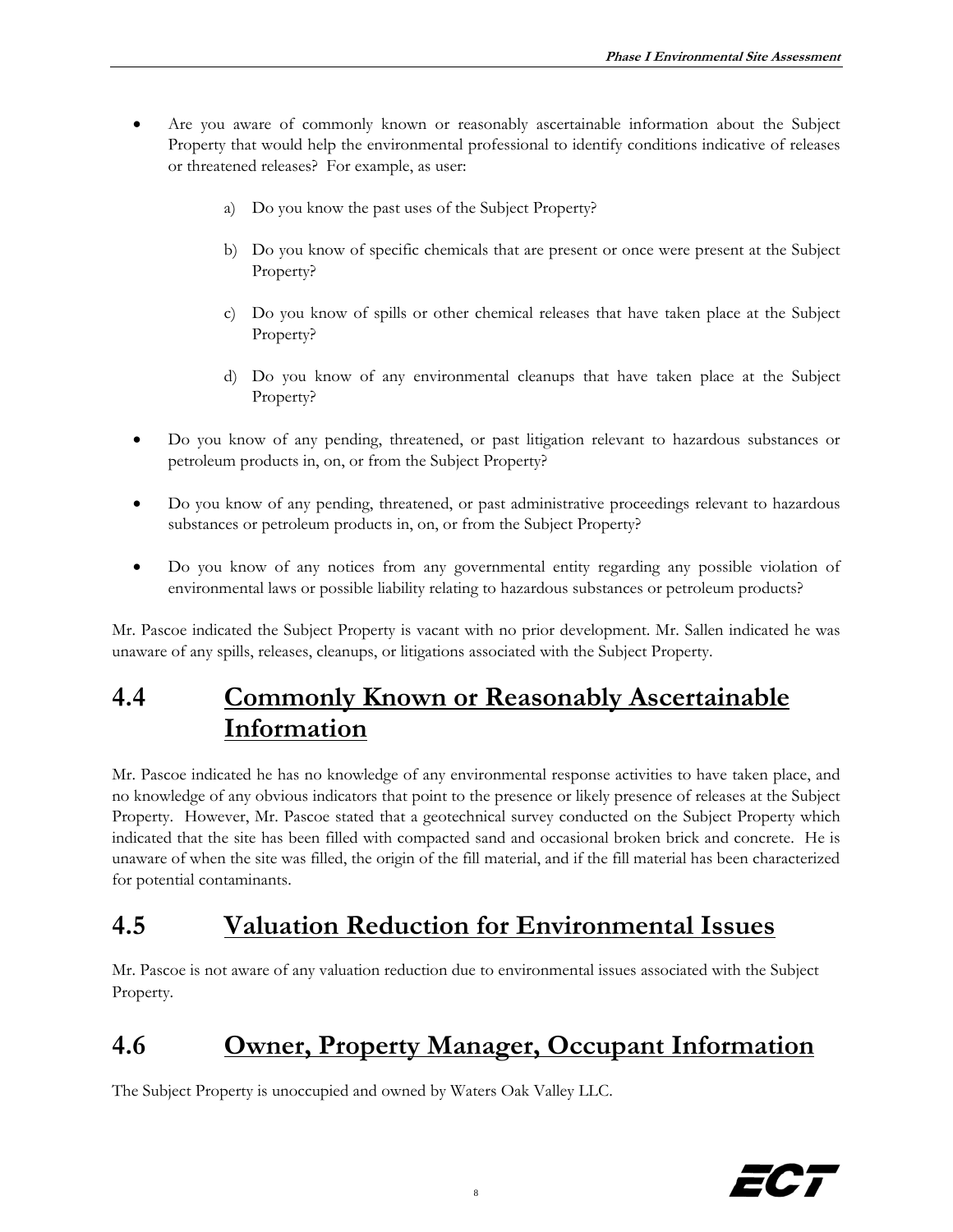# **4.7 Reason for Performing Phase I ESA**

The reason for performing this Phase I ESA is to evaluate the presence/absence of RECs in anticipation of a potential property transfer.

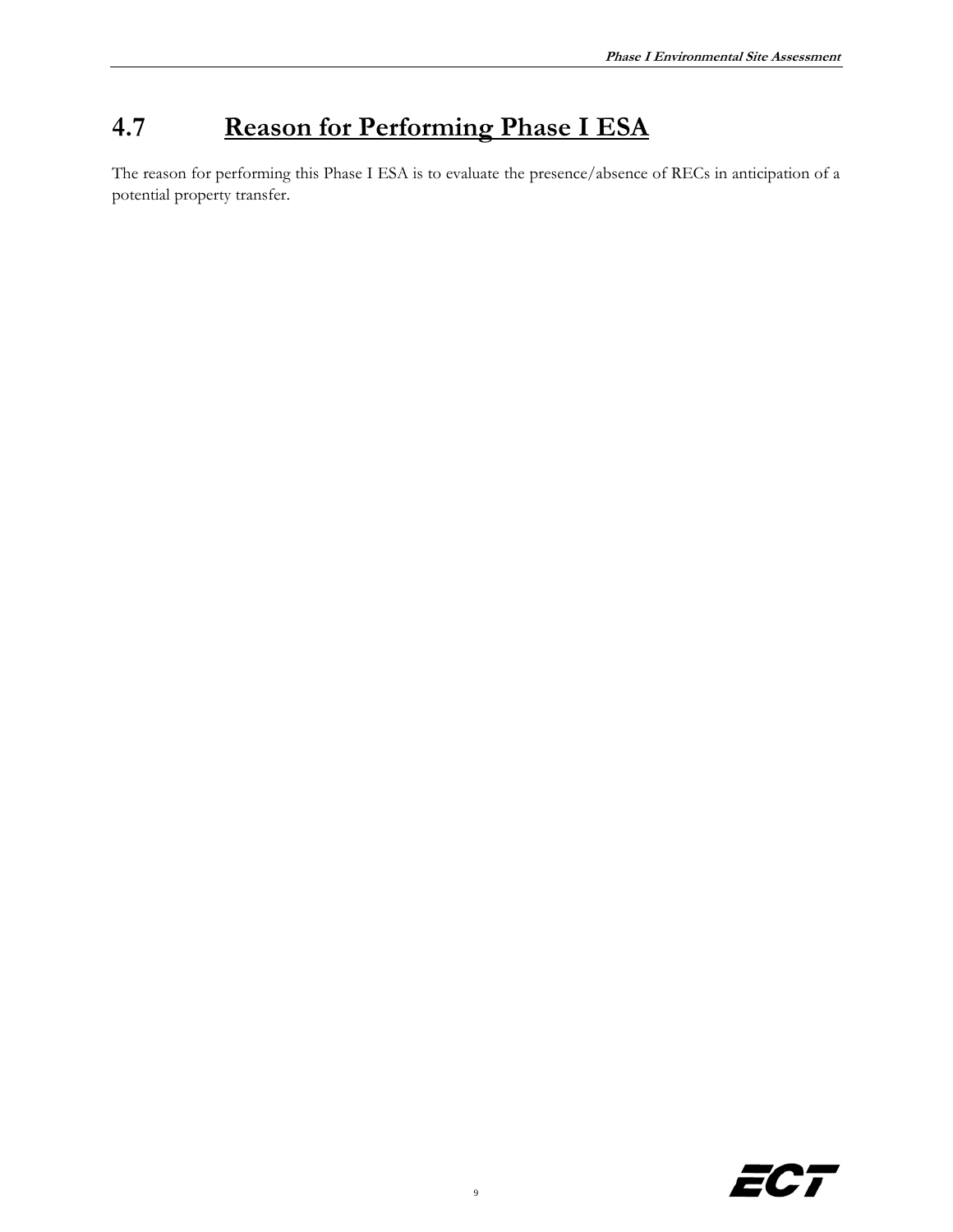# **5.0 Records Review**

The following section presents the results of a review of regulatory agency file information and ECT's historical records review, including aerial photographs, topographic maps, Sanborn Fire Insurance maps, and city directories pertaining to the Subject Property, adjacent properties, and proximate properties.

### **5.1 Standard Environmental Record Sources**

Regulatory agency database information was obtained from Environmental Data Resources, Inc., (EDR), which maps and lists properties in federal and state environmental databases with existing conditions or status that may have the potential to affect the Subject Property. The EDR Radius Map™ Report with Geocheck® is provided as **Appendix A**.

#### **5.1.1 Federal and State Environmental Record Sources**

Table 1-1 provides a summary of the databases that were reviewed in accordance with the ASTM E 1527-13 requirements.

| Type    | Regulatory Agency Database                                     |                    | Number of Sites<br>within<br>Approximate<br>Minimum<br>Search Distance |
|---------|----------------------------------------------------------------|--------------------|------------------------------------------------------------------------|
| Federal | National Priority List (NPL) Sites                             | 1 mile             | 0                                                                      |
| Federal | Delisted National Priority List (NPL) Sites                    | 1 mile             | $\theta$                                                               |
| Federal | Superfund Enterprise Management System (SEMS) formerly         | $\frac{1}{2}$ mile | $\theta$                                                               |
|         | known as Comprehensive Environmental Response,                 |                    |                                                                        |
|         | Compensation, and Liability Information System (CERCLIS) Sites |                    |                                                                        |
| Federal | SEMS-ARCHIVE, formerly known as the CERCLIS No Further         | $\frac{1}{2}$ mile | $\theta$                                                               |
|         | Remediation Action Planned (NFRAP) Sites                       |                    |                                                                        |
| Federal | Resource Conservation and Recovery Act (RCRA) Corrective       | 1 mile             | $\Omega$                                                               |
|         | Action Report (CORRACTS) Sites                                 |                    |                                                                        |
| Federal | RCRA non-CORRACTS Treatment, Storage or Disposal (TSD)         | $\frac{1}{2}$ mile | $\theta$                                                               |
|         | <b>Sites</b>                                                   |                    |                                                                        |
| Federal | RCRA Large Quantity Generators (LQG) Sites                     | $\frac{1}{4}$ mile | $\mathbf{1}$                                                           |
| Federal | RCRA Small Quantity Generators (SQG) Sites                     | $\frac{1}{4}$ mile | $\mathbf{1}$                                                           |
| Federal | RCRA Conditionally Exempt Small Quantity Generators (CESQG)    | $\frac{1}{4}$ mile | 2                                                                      |
|         | <b>Sites</b>                                                   |                    |                                                                        |
| Federal | Institutional/Engineering Controls                             | $\frac{1}{2}$ mile | $\theta$                                                               |
| Federal | <b>Emergency Response Notification System</b>                  | Site               | $\theta$                                                               |
| State   | State and Tribal Equivalent CERCLIS (SHWS)                     | 1 mile             | $\theta$                                                               |
| State   | Solid Waste Disposal/Landfill (SWF/LF) Sites                   | $\frac{1}{2}$ mile | $\theta$                                                               |
| State   | Leaking Underground Storage Tanks (LUST)                       | $\frac{1}{2}$ mile | $\mathbf{1}$                                                           |
| State   | Underground Storage Tanks (UST)                                | $\frac{1}{4}$ mile | $\theta$                                                               |

#### **Table 1-1. Regulatory Database Information**

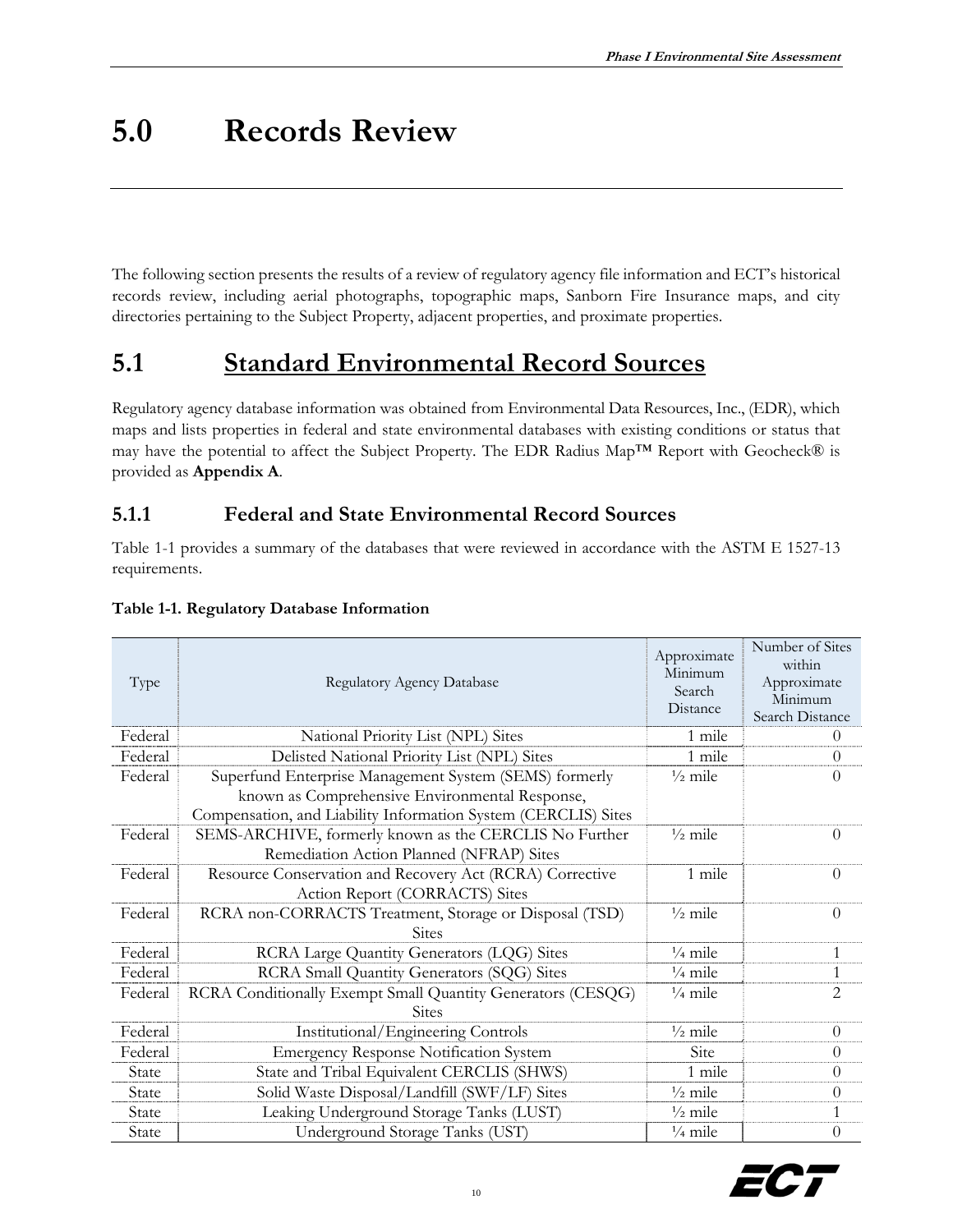| State | Controls<br>Institutional/<br>Engineering        | mile    |  |
|-------|--------------------------------------------------|---------|--|
| state | Brownfields                                      | ′2 mile |  |
| itate | 'BEA<br>Baseline-<br>. Environmental Assessments | mid     |  |

The Subject Property was not identified in any environmental databases.

Further review of sites identified in the EDR report that adjoin the Subject Property were evaluated for potential environmental concerns. Opposite of Oak Valley Drive, Bitech Inc. of North Carolina (Performance Bicycle) is a part of the mixed retail structure that adjoins the Subject Property to the west and is listed under the RCRA-CESQG database. However, no violations have been found. No other adjoining properties were identified in environmental databases.

### **5.2 Additional Environmental Record Sources**

EDR provides Exclusive Records containing manufactured gas plant (MGP), US Historical Auto Station, and US Historical Cleaners properties. Opposite of Oak Valley Drive, Village Center Cleaners was a part of the mixed retail structure that adjoins the Subject Property to the west and is listed under the US Historical Cleaners database in 1999 as a dry-cleaning plant. No other properties were listed in EDR's Exclusive Records. The orphan summary list in the EDR-Radius Map report identifies properties that cannot be mapped due to poor or inadequate address information. No properties were listed on the orphan summary list.

### **5.3 Physical Setting Source(s)**

ECT reviewed the 2014 U.S. Geological Survey (USGS) 7.5-Minute Series quadrangle map of Saline, Ann Arbor East, Ypsilanti West, and Ann Arbor West, Michigan. The Subject Property is located in a mostly residential area at an approximate elevation of 917-feet above mean sea level. West Waters Road and Oak Valley Drive are depicted where they currently lie today.

## **5.4 Historical Use Information on the Property**

To evaluate historical use of the property, ECT reviewed readily available topographic maps, aerial photographs, street directories, and fire insurance maps.

#### **5.4.1 Topographic Maps**

ECT obtained available historical topographic maps of the Subject Property and vicinity from EDR. Copies of the available historic topographic maps are provided as **Appendix B.** A summary of the maps obtained from EDR for the Subject Property is included in Table 1-2 below:

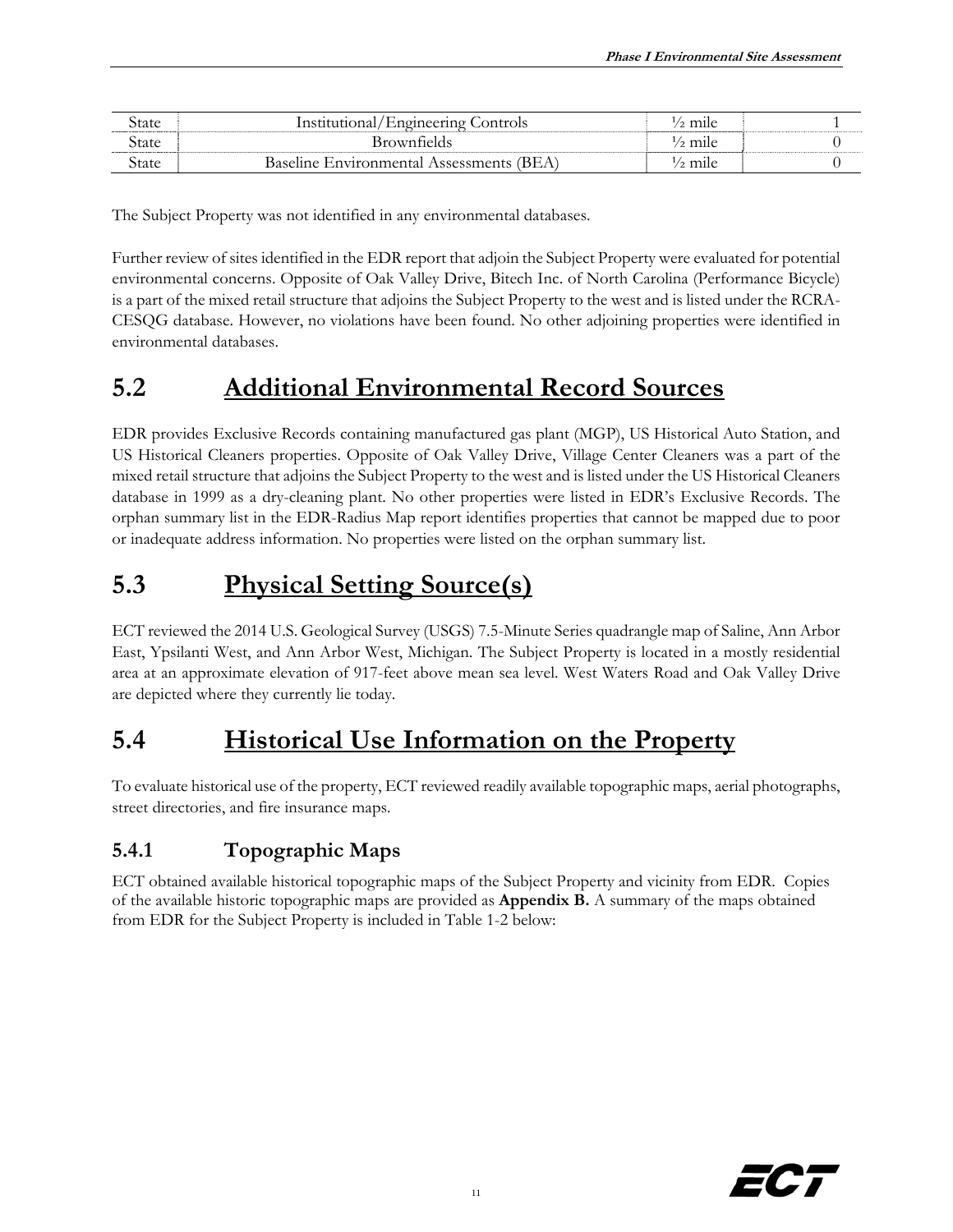| Year | Quadrangle Map | Series     | Description                                                                               |
|------|----------------|------------|-------------------------------------------------------------------------------------------|
| 1904 | Ann Arbor      | 30-minute  |                                                                                           |
|      | Saline         | 30-minute  | The Subject Property appears undeveloped,<br>but the south central portion is illustrated |
| 1906 | South Lyon     | 30-minute  | with a creek flowing west to east. The                                                    |
|      | Ypsilanti      | 30-minute  | Subject Property is bordered to the north                                                 |
|      | Dexter         | 30-minute  | by West Waters Road; no other roads<br>border the Subject Property.                       |
| 1908 | Ann Arbor      | 30-minute  |                                                                                           |
| 1965 | Ann Arbor East | 7.5-minute |                                                                                           |
|      | Ann Arbor West | 7.5-minute |                                                                                           |
| 1967 | Saline         | 7.5-minute |                                                                                           |
|      | Ypsilanti West | 7.5-minute |                                                                                           |
| 1973 | Ann Arbor East | 7.5-minute |                                                                                           |
|      | Ypsilanti West | 7.5-minute | The Subject Property remains<br>undeveloped, and the creek is not depicted.               |
|      | Saline         | 7.5-minute | West Waters Road borders the Subject                                                      |
| 1975 | Ann Arbor West | 7.5-minute | Property to the north; no other roads                                                     |
|      | Saline         | 7.5-minute | border the Subject Property.                                                              |
| 1983 | Ann Arbor East | 7.5-minute |                                                                                           |
|      | Ypsilanti West | 7.5-minute |                                                                                           |
|      | Ann Arbor West | 7.5-minute |                                                                                           |
|      | Saline         | 7.5-minute |                                                                                           |
|      | Ann Arbor East | 7.5-minute | The Subject Property remains undeveloped.<br>The Subject Property is bordered to the      |
| 2014 | Ypsilanti West | 7.5-minute | north by West Waters Road and to the east                                                 |
|      | Ann Arbor West | 7.5-minute | by Oak Valley Drive.                                                                      |

**Table 1-2. Historical Topographic Maps (Subject Property)** 

#### **5.4.2 Aerial Photographs**

ECT obtained historical aerial photographs of the Subject Property and vicinity from EDR. A review of historical aerial photographs documents changes that have occurred in land uses and features located at the Subject Property and on adjoining properties. Copies of the historical aerial photographs are provided in **Appendix C**. Descriptions of the Subject Property, as shown on the aerial photographs, are summarized in Table 1-3 below.

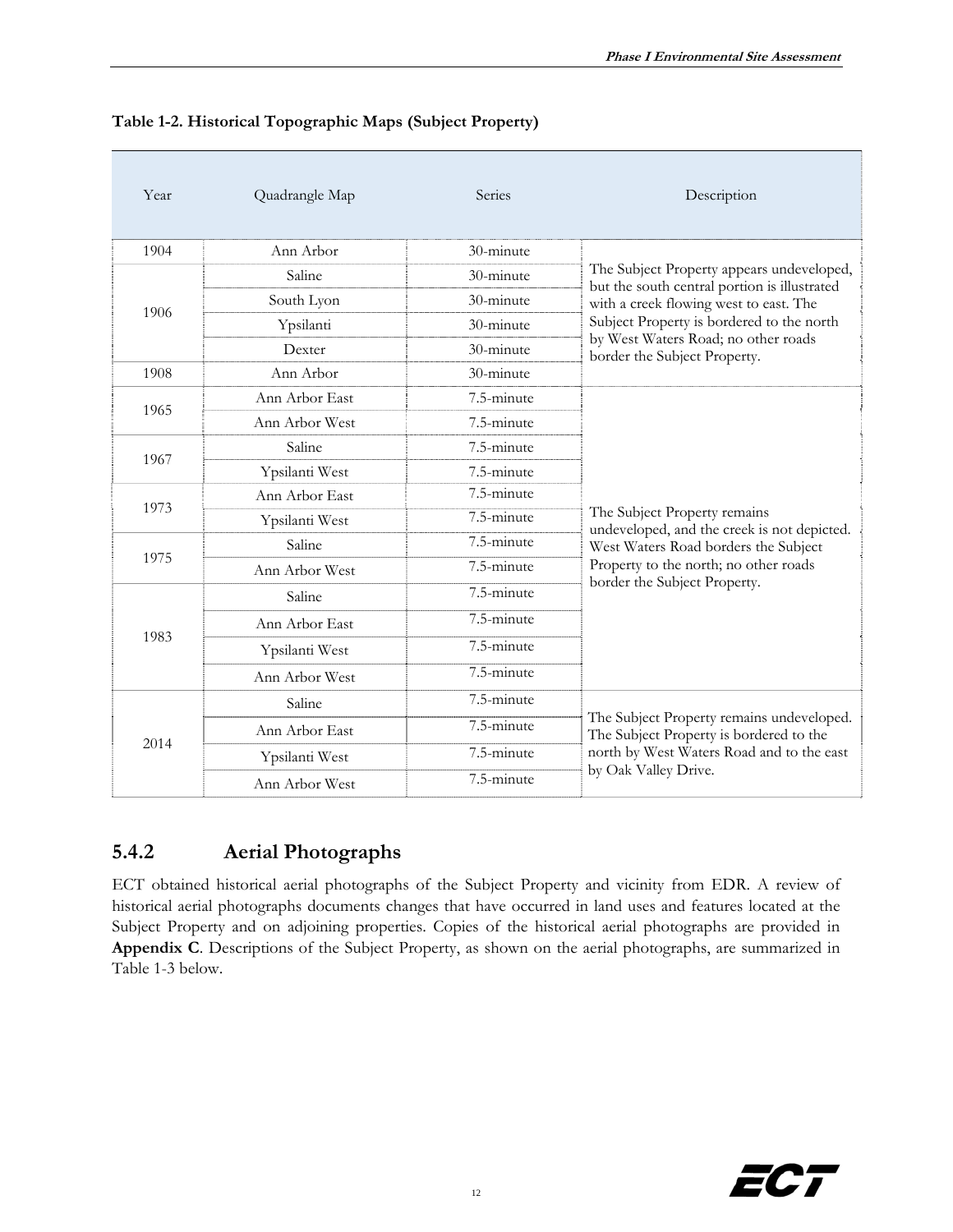| Table 1-3. Aerial Photographs (Subject Property) |  |
|--------------------------------------------------|--|
|--------------------------------------------------|--|

| Year | Scale       | Description                                                                                                                                                                                                                                                                                                    |
|------|-------------|----------------------------------------------------------------------------------------------------------------------------------------------------------------------------------------------------------------------------------------------------------------------------------------------------------------|
| 1937 | $1" = 500"$ | The Subject Property appears to be used as agricultural land. A drainage creek appears                                                                                                                                                                                                                         |
| 1940 | $1" = 500'$ | extending from the west adjoining property to the south central portion of the Subject<br>Property, then turning southward to transect through the south adjoining property. West                                                                                                                              |
| 1949 | $1" = 500"$ | Waters Road borders the Subject Property to the north; no other roads border the Subject<br>Property.                                                                                                                                                                                                          |
| 1955 | $1" = 500"$ | Trees are visible along the western edge of the Subject Property. However, the Subject Property                                                                                                                                                                                                                |
| 1961 | $1" = 500'$ | remains mostly used as agricultural land. The drainage creek and West Waters Road remain<br>unchanged.                                                                                                                                                                                                         |
| 1969 | $1" = 500'$ | The Subject Property remains mostly used as agricultural land, with trees along the western<br>edge. An outbuilding appears on the southwestern corner. The drainage creek and West Waters<br>Road appear unchanged.                                                                                           |
| 1973 | $1" = 500'$ | The central portion of the Subject Property appears to be used as agricultural land, but the                                                                                                                                                                                                                   |
| 1978 | $1" = 500'$ | remaining portions appear to be covered with grass and scattered trees. A patch of land<br>without vegetation is visible along the northern edge of the Subject Property. The drainage                                                                                                                         |
| 1983 | $1" = 500'$ | creek is not visible through the tree canopies; however, the tree coverage follows the shape of<br>the drainage creek in previous aerial photographs. The outbuilding and West Waters Road<br>appear unchanged.                                                                                                |
| 1987 | $1" = 500'$ | The outbuilding is not visible, and the Subject Property appears covered by bare soils and<br>trees. The drainage creek is not visible through the tree canopies; however, the tree coverage<br>follows the shape of the drainage creek in previous aerial photographs. West Waters Road<br>appears unchanged. |
| 1992 | $1" = 500'$ | The Subject Property appears mostly covered by grass, with the draining creek visible. The<br>Subject Property is bordered to the north by West Waters Road and to the east by Oak Valley<br>Drive.                                                                                                            |
| 2006 | $1" = 500"$ | The Subject Property remains covered by grass and trees. The drainage creek is not visible                                                                                                                                                                                                                     |
| 2009 | $1" = 500'$ | through the tree canopies; however, the tree coverage follows the shape of the drainage creek                                                                                                                                                                                                                  |
| 2012 | $1" = 500'$ | in previous aerial photographs. The Subject Property is bordered to the north by West                                                                                                                                                                                                                          |
| 2016 | $1" = 500"$ | Waters Road and to the east by Oak Valley Drive.                                                                                                                                                                                                                                                               |

#### **5.4.3 Street Directories**

ECT obtained a City Directory Image Report for the Subject Property and its vicinity from EDR. The Subject Property currently does not have an address. EDR indicated that the Subject Property was located on Crest Street; however, ECT was unable to conclude the location of Crest Street. Street directories for Crest Street were available for years 1992, 1995, 2000, 2005, 2010, and 2014. Street directories for West Waters Road were available for years 1992 and 1995; street directories for Waters Road were available for years 2000, 2005, 2010, and 2014. The street directories indicated that the properties along Crest Street and West Waters Road were predominantly privately owned. A copy of the City Directory Image Report is provided as **Appendix D**.

#### **5.4.4 Fire Insurance Maps**

ECT obtained available Sanborn Fire Insurance Maps for the Subject Property and its vicinity from EDR. A copy of the Certified Sanborn Map Report is provided as **Appendix E**. The Subject Property and surrounding area were described as an unmapped region.

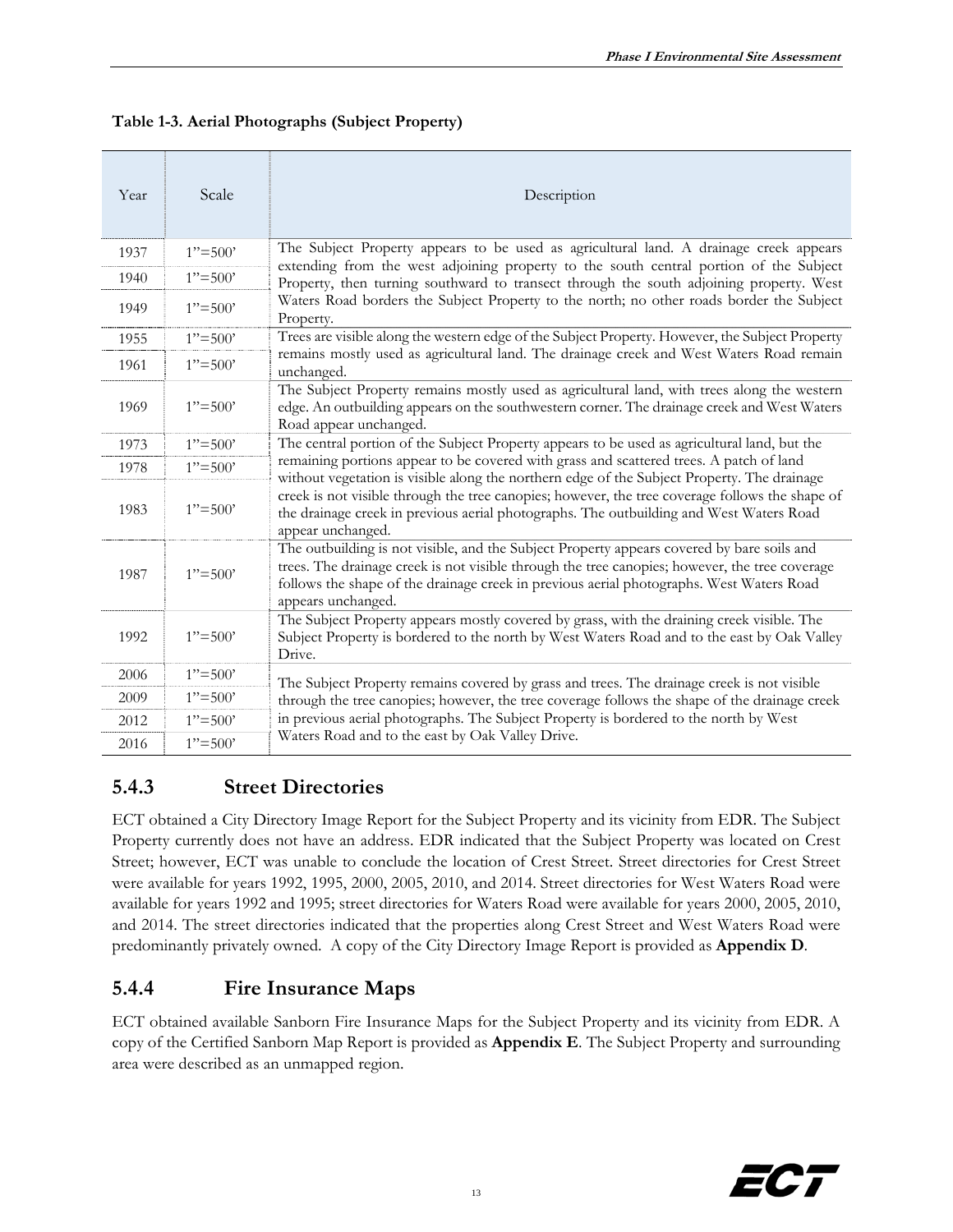# **5.5 Historical Use Information on Adjoining Properties**

To evaluate the historical use of the adjacent properties, ECT reviewed readily available topographic maps, aerial photographs, and fire insurance maps.

#### **5.5.1 Topographic Maps**

ECT obtained available historical topographic maps of the Subject Property and vicinity from EDR. Copies of the available historic topographic maps are provided as **Appendix B**. A summary of the maps obtained from EDR for the Subject Property is included in Table 1-4 below:

#### **Table 1-4. Summary of Topographic Maps (Adjoining Properties)**

| Year | Quadrangle Map | <b>Series</b> | Description                                                                                                                                                                                                                                                                                                                                                                                                                                                                     |  |
|------|----------------|---------------|---------------------------------------------------------------------------------------------------------------------------------------------------------------------------------------------------------------------------------------------------------------------------------------------------------------------------------------------------------------------------------------------------------------------------------------------------------------------------------|--|
| 1904 | Ann Arbor      | 30-minute     | The adjoining properties appear<br>undeveloped, except for a single structure                                                                                                                                                                                                                                                                                                                                                                                                   |  |
|      | Saline         | 30-minute     |                                                                                                                                                                                                                                                                                                                                                                                                                                                                                 |  |
| 1906 | South Lyon     | 30-minute     | on the southeastern corner of the south<br>adjoining property. A creek is visible<br>extending from the west adjoining property<br>through the east adjoining property.                                                                                                                                                                                                                                                                                                         |  |
|      | Ypsilanti      | 30-minute     |                                                                                                                                                                                                                                                                                                                                                                                                                                                                                 |  |
|      | Dexter         | 30-minute     |                                                                                                                                                                                                                                                                                                                                                                                                                                                                                 |  |
| 1908 | Ann Arbor      | 30-minute     |                                                                                                                                                                                                                                                                                                                                                                                                                                                                                 |  |
| 1965 | Ann Arbor East | 7.5-minute    | Opposite of West Waters Road, the north<br>adjoining property remains undeveloped.<br>Development features appear on the<br>remaining adjoining properties: three single<br>structures appear on the east adjoining<br>property, two single structures are depicted<br>on the southeastern corner of the south<br>adjoining property, and a single structure is<br>depicted on the west adjoining property.<br>The creek is only illustrated on the east<br>adjoining property. |  |
|      | Ann Arbor West | 7.5-minute    |                                                                                                                                                                                                                                                                                                                                                                                                                                                                                 |  |
| 1967 | Saline         | 7.5-minute    |                                                                                                                                                                                                                                                                                                                                                                                                                                                                                 |  |
|      | Ypsilanti West | 7.5-minute    |                                                                                                                                                                                                                                                                                                                                                                                                                                                                                 |  |
| 1973 | Ann Arbor East | 7.5-minute    |                                                                                                                                                                                                                                                                                                                                                                                                                                                                                 |  |
|      | Ypsilanti West | 7.5-minute    |                                                                                                                                                                                                                                                                                                                                                                                                                                                                                 |  |
|      | Saline         | 7.5-minute    |                                                                                                                                                                                                                                                                                                                                                                                                                                                                                 |  |
| 1975 | Ann Arbor West | 7.5-minute    |                                                                                                                                                                                                                                                                                                                                                                                                                                                                                 |  |
|      | Saline         | 7.5-minute    |                                                                                                                                                                                                                                                                                                                                                                                                                                                                                 |  |
| 1983 | Ann Arbor East | 7.5-minute    |                                                                                                                                                                                                                                                                                                                                                                                                                                                                                 |  |
|      | Ypsilanti West | 7.5-minute    |                                                                                                                                                                                                                                                                                                                                                                                                                                                                                 |  |
|      | Ann Arbor West | $7.5$ -minute |                                                                                                                                                                                                                                                                                                                                                                                                                                                                                 |  |
|      | Saline         | 7.5-minute    |                                                                                                                                                                                                                                                                                                                                                                                                                                                                                 |  |
| 2014 | Ann Arbor East | 7.5-minute    | Development features are not represented,<br>and the creek is not illustrated.                                                                                                                                                                                                                                                                                                                                                                                                  |  |
|      | Ypsilanti West | 7.5-minute    |                                                                                                                                                                                                                                                                                                                                                                                                                                                                                 |  |
|      | Ann Arbor West | 7.5-minute    |                                                                                                                                                                                                                                                                                                                                                                                                                                                                                 |  |

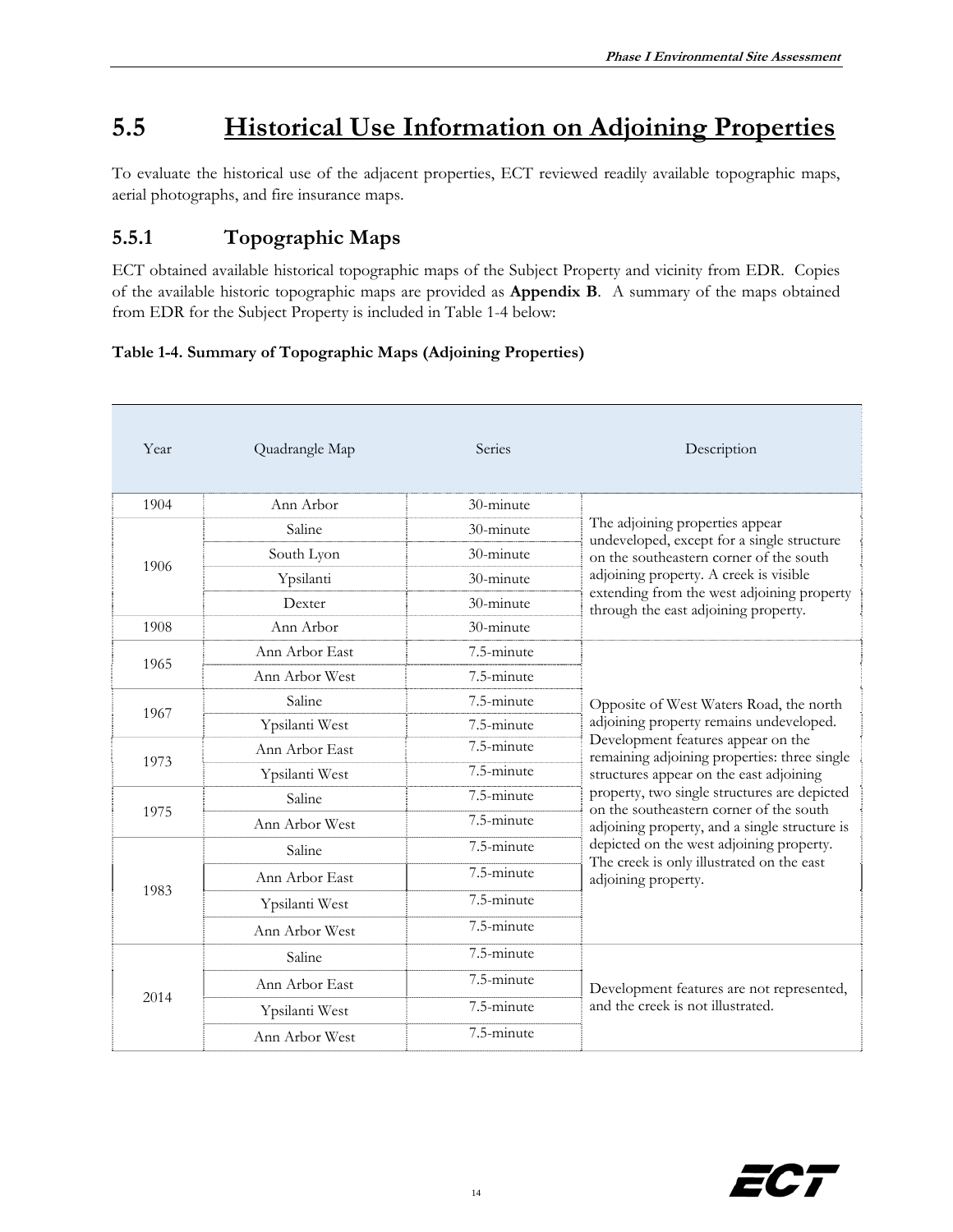#### **5.5.2 Aerial Photographs**

ECT obtained historical aerial photographs of the Subject Property and vicinity from EDR. A review of historical aerial photographs documents changes that have occurred in land uses and features located at the Subject Property and on adjoining properties. Copies of the historical aerial photographs are provided in **Appendix C**. Descriptions of the adjoining properties, as shown on the aerial photographs, are summarized in Table 1-5 below.

| Table 1-5. Aerial Photographs (Adjoining Properties) |  |
|------------------------------------------------------|--|
|------------------------------------------------------|--|

| Year | Scale       | Description                                                                                                                                                                                                                                                                                                                                                                                                                                                                                          |  |
|------|-------------|------------------------------------------------------------------------------------------------------------------------------------------------------------------------------------------------------------------------------------------------------------------------------------------------------------------------------------------------------------------------------------------------------------------------------------------------------------------------------------------------------|--|
| 1937 | $1" = 500'$ | West Waters Road is visible. All adjoining properties appear to be used as agricultural land with<br>scattered trees and drainage creeks. A residential dwelling with several outbuildings are visible<br>on the southeastern corner of the south adjoining property.                                                                                                                                                                                                                                |  |
| 1940 | $1" = 500'$ |                                                                                                                                                                                                                                                                                                                                                                                                                                                                                                      |  |
| 1949 | $1" = 500"$ |                                                                                                                                                                                                                                                                                                                                                                                                                                                                                                      |  |
| 1955 | $1" = 500"$ |                                                                                                                                                                                                                                                                                                                                                                                                                                                                                                      |  |
| 1961 | $1" = 500"$ | West Waters Road remains visible. Three residential dwellings appear on the east adjoining<br>property, and a residential dwelling with several outbuildings appear on the west adjoining<br>property. The north and south adjoining properties remain unchanged.                                                                                                                                                                                                                                    |  |
| 1969 | $1" = 500'$ |                                                                                                                                                                                                                                                                                                                                                                                                                                                                                                      |  |
| 1973 | $1" = 500"$ | West Waters Road remains visible. The southern edge of the south adjoining property is<br>covered by trees; the residential dwelling and outbuildings are barely distinguishable through<br>the tree canopies. The remaining adjoining properties appear unchanged.<br>West Waters Road and Oak Valley Drive are visible. Opposite of Oak Valley Drive, a<br>commercial structure with a parking lot appears on the east adjoining property. The<br>remaining adjoining properties appear unchanged. |  |
| 1978 | $1" = 500'$ |                                                                                                                                                                                                                                                                                                                                                                                                                                                                                                      |  |
| 1983 | $1" = 500'$ |                                                                                                                                                                                                                                                                                                                                                                                                                                                                                                      |  |
| 1987 | $1" = 500"$ |                                                                                                                                                                                                                                                                                                                                                                                                                                                                                                      |  |
| 1992 | $1" = 500"$ |                                                                                                                                                                                                                                                                                                                                                                                                                                                                                                      |  |
| 2006 | $1" = 500"$ | West Waters Road and Oak Valley Drive are visible. Opposite of West Waters Road, a pond<br>appears on the north adjoining property. A residential neighborhood is observed further<br>north. The south adjoining property appears predominantly covered by grass with tress along<br>the parameter; a residential dwelling and several outbuildings are observed on the                                                                                                                              |  |
| 2009 | $1" = 500"$ |                                                                                                                                                                                                                                                                                                                                                                                                                                                                                                      |  |
| 2012 | $1" = 500"$ |                                                                                                                                                                                                                                                                                                                                                                                                                                                                                                      |  |
| 2016 | $1" = 500'$ | southeastern corner. The east and west adjoining properties appear unchanged.                                                                                                                                                                                                                                                                                                                                                                                                                        |  |

#### **5.5.3 Street Directories**

ECT obtained a City Directory Image Report for the Subject Property and its vicinity from EDR. Street directories for Crest Street were available for years 1992, 1995, 2000, 2005, 2010, and 2014. Street directories for West Waters Road were available for years 1992 and 1995; street directories for Waters Road were available for years 2000, 2005, 2010, and 2014. The street directories indicated that the properties along Crest Street and West Waters Road were predominantly privately owned. Commercial occupants along West Waters Road included Target, McDonalds, and a landscape architect firm. A copy of the City Directory Image Report is provided as **Appendix D**.

#### **5.5.4 Fire Insurance Maps**

ECT obtained available Sanborn Fire Insurance Maps for the Subject Property and its vicinity from EDR. A copy of the Certified Sanborn Map Report is provided as **Appendix E**. The Subject Property and surrounding area were described as an unmapped region.

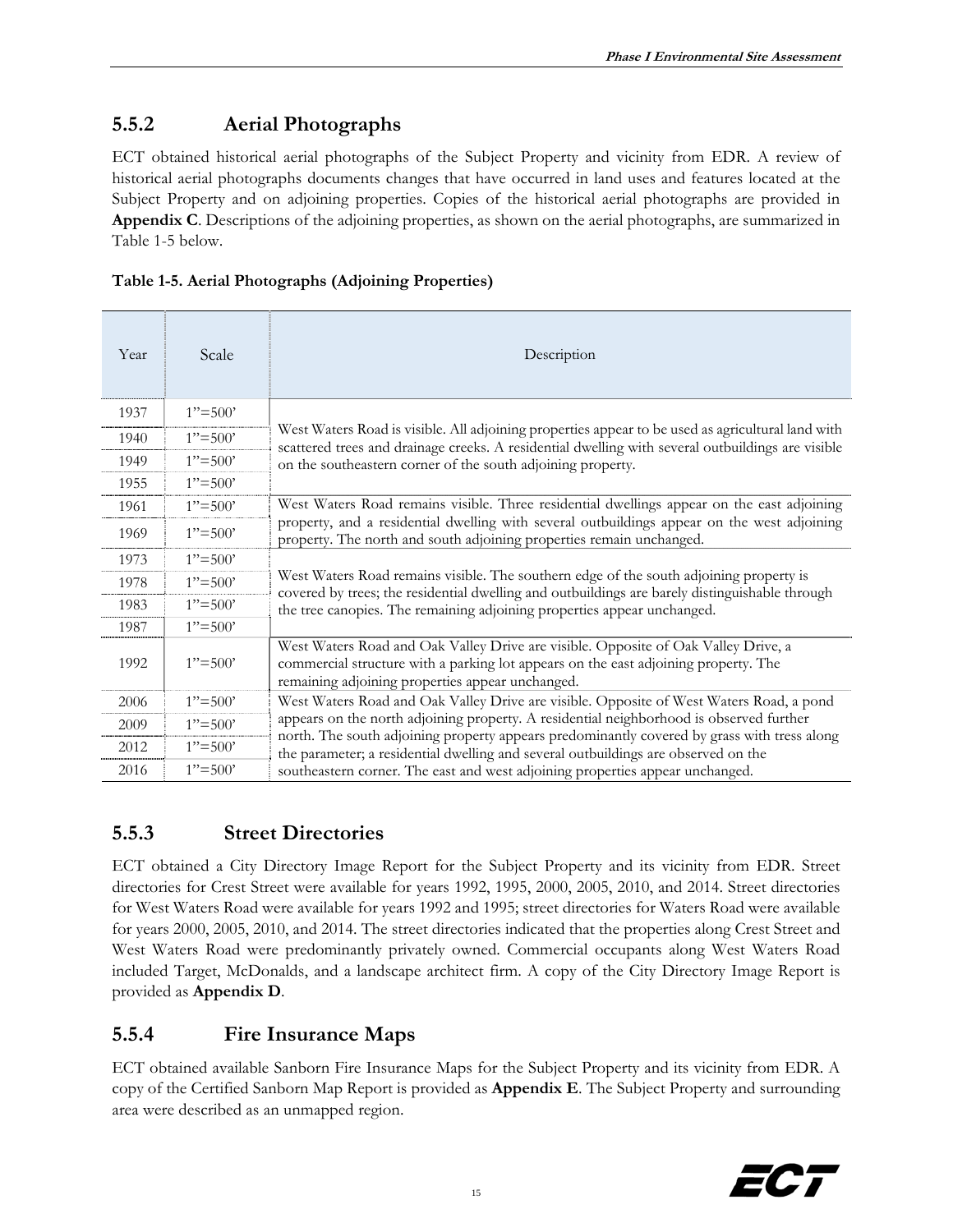### **5.6 Previous Investigations and Government Records**

Previous investigations were not provided to ECT. A Freedom of Information Act (FOIA) request for the Subject Property was submitted to the Redevelopment and Remediation Division of the Michigan Department of Environmental Quality (MDEQ) on July 25, 2018. A response was received on July 31, 2018 indicating there are no records with regard to the Subject Property.

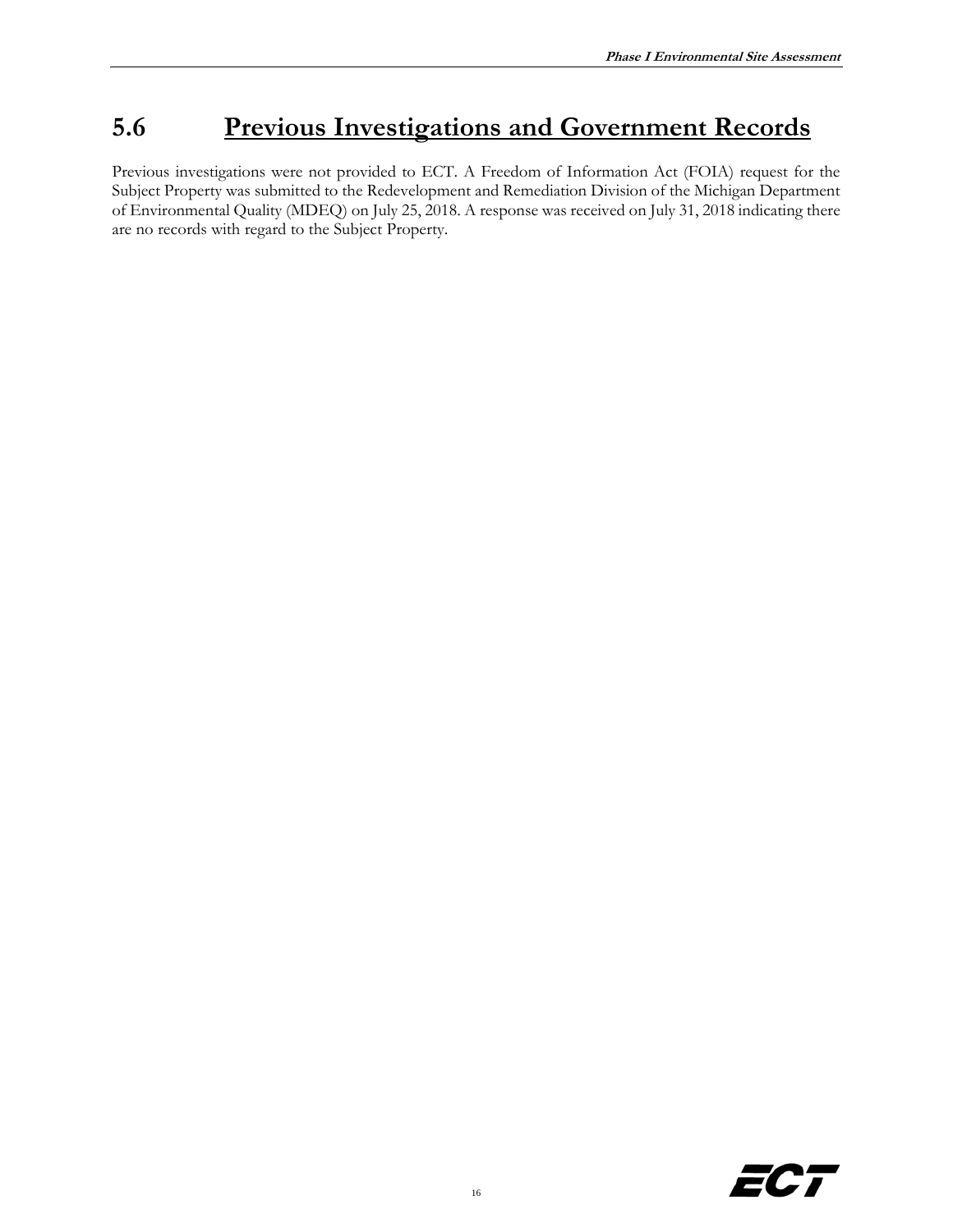# **6.0 Site Reconnaissance**

On July 23, 2018, Mr. John D'Addona performed a site reconnaissance of the Subject Property to observe general site conditions and indications of the possible release(s) of chemicals to the subsurface. A walkover site inspection was conducted to identify visible evidence of any RECs. Photographs taken during ECT's site inspection are included in **Appendix F**.

Ms. Maura Gibbons of ECT prepared this Phase I ESA report documenting ECT's observations and documentation review. Mr. Dirk Mammen provided the final technical review of this report. Qualifications for Mr. D'Addona, Ms. Gibbons, and Mr. Mammen are included in **Appendix G.**

## **6.1 Methodology and Limiting Conditions**

ECT was provided full access to the Subject Property. A site perimeter walk was conducted of the Subject Property and adjoining properties were viewed from all public right of ways.

# **6.2 General Site Setting**

#### **6.2.1 Current Use(s) of the Property**

At the time of the site reconnaissance, the Subject Property was undeveloped, covered by grass and densely vegetated woodland. Overhead utility lines transected through the south central portion of the Subject Property, and a drain was observed in the vegetated areas throughout the southern portion of the Subject Property. A Site and Surrounding Properties Map is provided in **Figure 2.** 

#### **6.2.2 Past Use(s) of the Property**

No observations were seen to indicate the past uses of the Subject Property.

#### **6.2.3 Current Uses of Adjoining Properties**

The Subject Property is bordered to the north by West Waters Road and to the east by Oak Valley Drive. Opposite of West Waters Road, residential properties are observed in the north direction. Opposite of Oak Valley Drive, the east adjoining property is commercially developed and occupied by a mixed retail structure, including restaurants, salons, and a grocery store. The Subject Property is bordered to the south by undeveloped land; a residential dwelling is observed further south. A residential property, occupied by a dwelling, a garage, and a shed, borders the Subject Property to the west.

#### **6.2.4 Past Uses of Adjoining Properties**

No observations were seen to indicate the past uses of the adjoining properties.

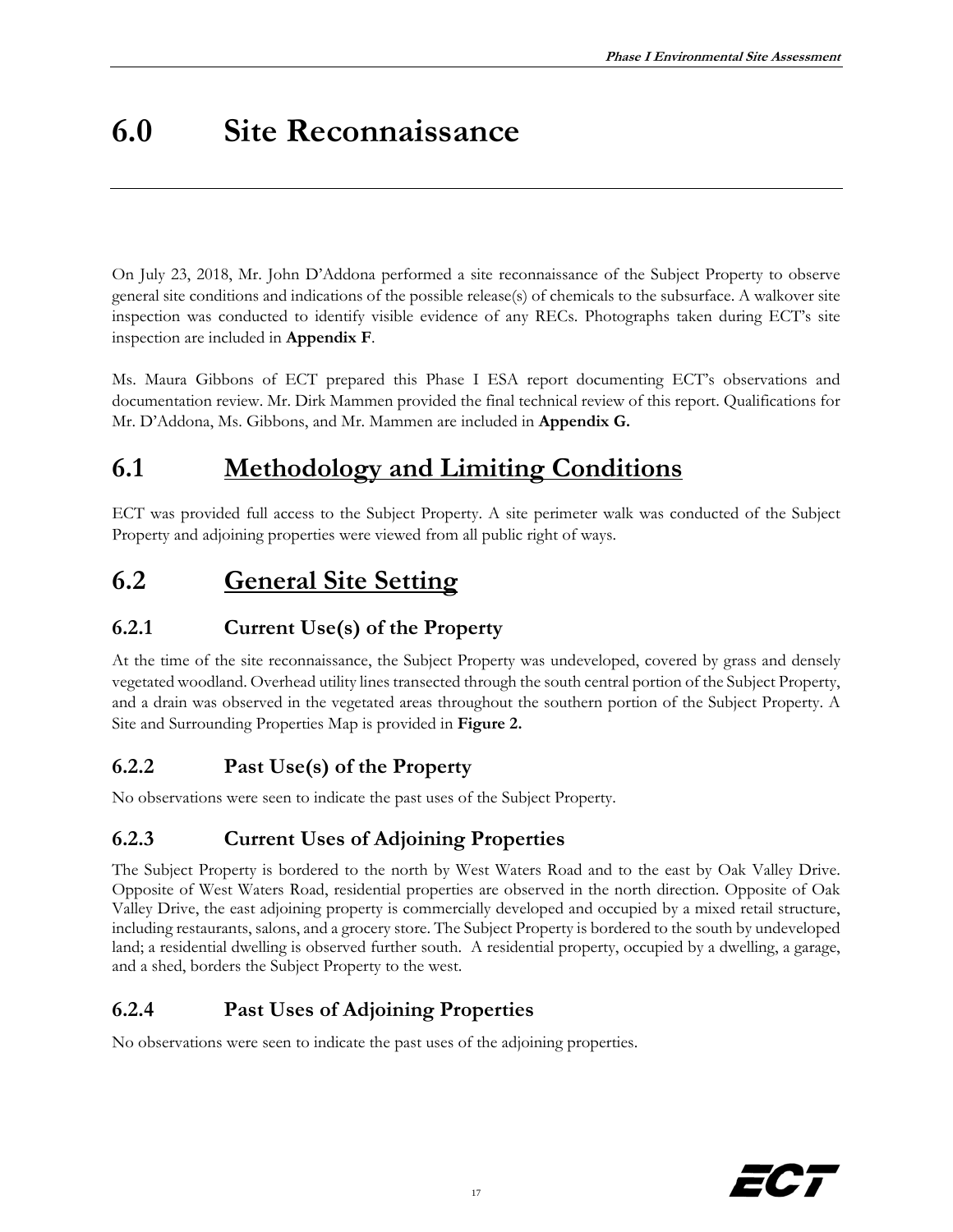#### **6.2.5 Current or Past Uses in the Surrounding Area**

The surrounding area is a mixture of residential and commercial properties. No observations were seen indicative of the past uses of the adjoining properties.

#### **6.2.6 Geologic and Hydrogeologic Conditions**

According to the map of Quaternary Geology of Southern Michigan, prepared by the University of Michigan's Department of Geological Science (dated 1982), the Subject Property is situated on glacial outwash sand and gravel and postglacial alluvium, with "*pale brown to pale reddish brown, fine to coarse sand alternating with layers of small gravel to heaving cobbles, mixed lithology of sedimentary, igneous, and metamorphic rocks, well- to poorly-sorted, well-stratified, in places crossbedded. Occurs as fluvial terraces along present and abandoned drainageways, as fans and sheets flanking end moraines, and as deltas along glacial lake margins. Includes narrow belts of Holocene alluvium inset below outwash terraces alongside present streams, but too limited to map separately. Thickness 1-20m."* 

The EDR-Radius Map report stated that the Subject Property is underlain by bedrock of the Paleozoic Era, Mississippian System, and Osagean and Kinderhookian Series. The dominant soil composition in the general vicinity of the Subject Property is Blount loam. It has a loam soil surface texture and slow infiltration rates. Soil does not meet the requirements for a hydric soil.

## **6.3 Observations**

The following items were searched for, or identification was attempted, as indicated in the ASTM standard.

#### **6.3.1 Hazardous Substances and Petroleum Products in Connection with Identified Uses**

A search for petroleum product containers was completed during the site visit. No hazardous substances or petroleum product storage containers were noted.

#### **6.3.2 Storage Tanks**

A search for ASTs, USTs or vent pipes, fill pipes, or access ways indicating the presence of USTs was completed during the site reconnaissance. No ASTs, USTs, or evidence of USTs were observed on the Subject Property during the site reconnaissance.

#### **6.3.3 Odors**

The Subject Property was checked for strong, pungent, or noxious odors and their sources during the site visit. No odors were observed on the Subject Property at the time of the site reconnaissance.

#### **6.3.4 Pools of Liquid**

A search for standing surface water and pools or sumps containing liquids likely to contain petroleum products or hazardous substances was completed during the site visit. No pools of standing water were observed on the Subject Property at the time of the site reconnaissance.

#### **6.3.5 Drums**

Storage drums were looked for during the site visit. No drums were observed onsite.

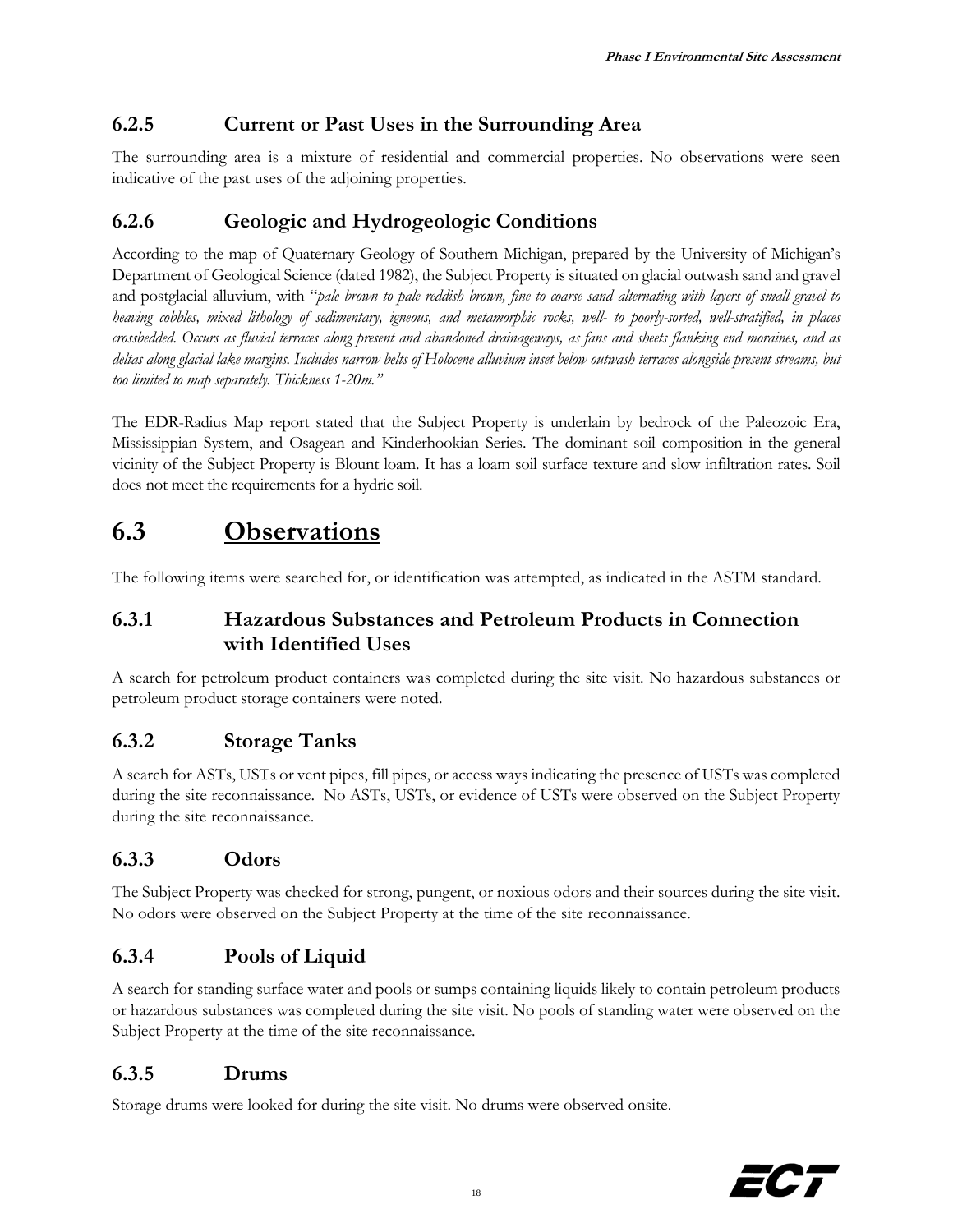#### **6.3.6 Hazardous Substance and Petroleum Products Containers (not necessarily on connection with identified uses)**

A search for petroleum products containers was completed during the site visit. No petroleum product or hazardous substance containers were noted.

#### **6.3.7 Unidentified Substance Containers**

A search for open or damaged containers containing unidentified substances suspected of being hazardous substances or petroleum products was completed during the site visit. No containers containing unidentified substances suspected of being hazardous substance or petroleum products were observed on the Subject Property at the time of the site reconnaissance.

#### **6.3.8 PCBs**

A search for electrical or hydraulic equipment known to contain PCBs or likely to contain PCBs was completed during the site visit. No PCB containing equipment was observed on the Subject Property at the time of the sire reconnaissance.

#### **6.3.9 Pits, Ponds, or Lagoons**

A search for pits, ponds, or lagoons on the Subject Property and adjoining properties was completed during the site visit. Pits, ponds, or lagoons on properties adjoining the Subject Property were looked for to the extent they were visually and/or physically observable from the Subject Property. No pits, ponds or lagoons were observed on the Subject Property. Aerial photographs indicate a pond on the north adjoining property, opposite of West Waters Road. However, the pond was not observed during the site reconnaissance.

#### **6.3.10 Stained Soil**

Areas of stained soil were searched for during the site visit. No significant areas of stained soil were observed.

#### **6.3.11 Stressed Vegetation**

Areas of stressed vegetation (from other than insufficient water) were looked for during the site visit. No areas of stressed vegetation were observed.

#### **6.3.12 Solid Waste**

A search for areas that are apparently filled or graded by non-natural causes (or filled by unknown material) suggesting trash construction debris, demolition debris, or other solid waste disposal, or mounds or depressions suggesting trash or other solid waste disposal was completed during the site visit. A small debris pile, containing a mattress, clothing material, and concrete blocks were observed within the dense vegetation in the southern portion of the Subject Property during the site reconnaissance. The debris pile is considered minimal and does not pose an environmental risk.

Additionally, the elevation of the Subject Property is raised about three feet higher than the adjoining sidewalk along the northern edge, indicating the presence of filled material on the Subject Property.

#### **6.3.13 Wastewater**

A search for wastewater or other liquids (including storm water) or any discharge into a drain, ditch, underground injection system, or stream on or adjacent to the Subject Property was completed during the site

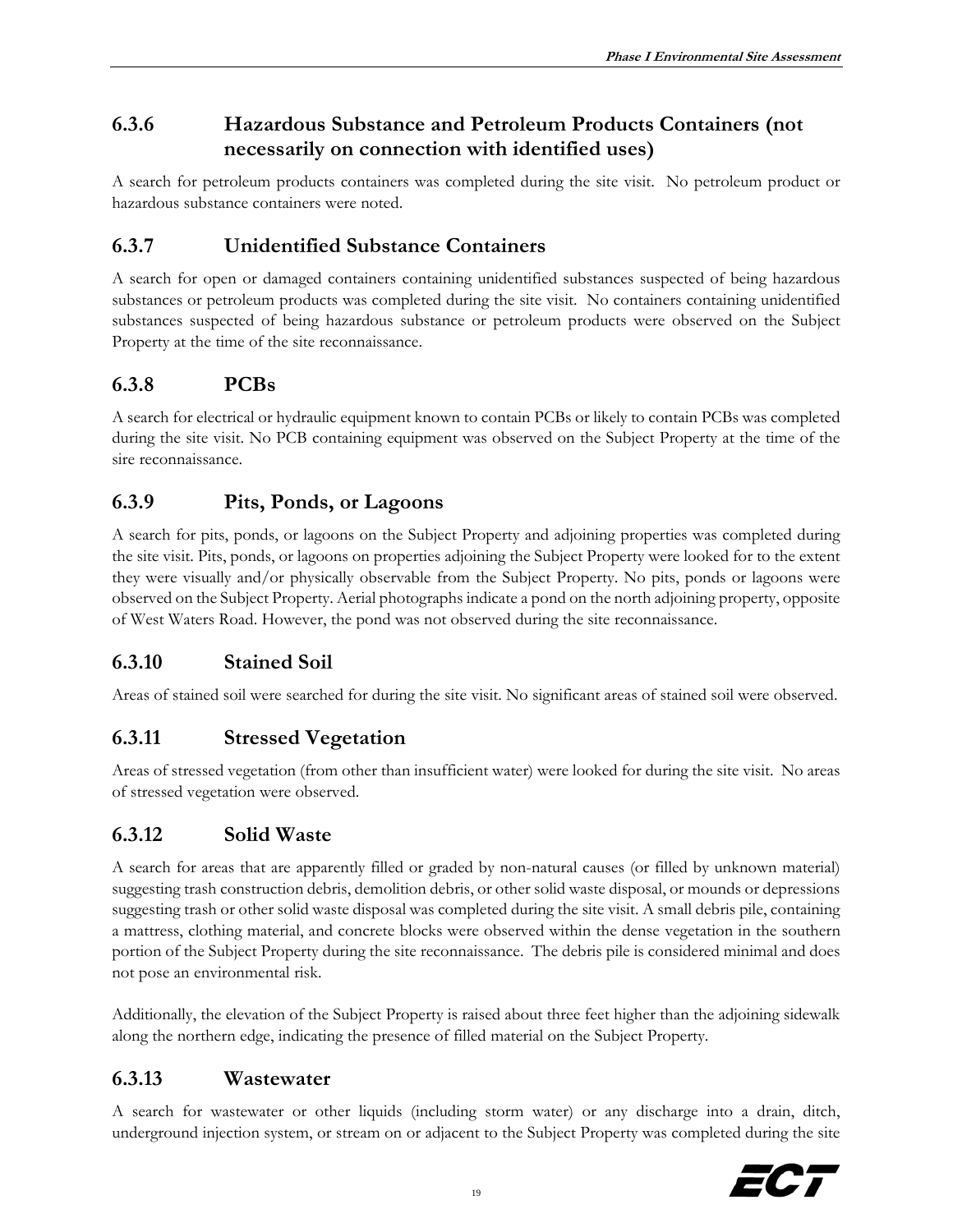visit. At the time of the site reconnaissance, a drain was observed in the dense vegetation throughout the southern portion of the Subject Property. The drain was observed extending west to the south central portion of the Subject Property, then turning southward. No other wastewater or liquids were observed discharging into drains, ditches, underground injection systems, or streams on or adjoining the Subject Property.

#### **6.3.14 Wells**

Wells, including dry wells, irrigation wells, injection wells, monitoring wells, abandoned wells, or other wells, were looked for during the site visit. No wells were observed on the Subject Property during the site reconnaissance.

#### **6.3.15 Septic Systems**

Indications of onsite septic systems or cesspools were searched for during the site visit. No septic system tank was observed on the Subject Property.

### **6.4 Interviews with Site Contacts**

Details of the User Questionnaire are included in Section 4.0, User Provided Information.

Mr. Pascoe indicated that the Subject Property has had no prior development. Mr. Pascoe indicated he was unaware of any spills, releases, cleanups, or environmental based litigation associated with the Subject Property.

No other relevant site contacts were identified or available to interview.

## **6.5 Interviews with Local Governmental Officials**

No local government officials were contacted regarding this investigation.

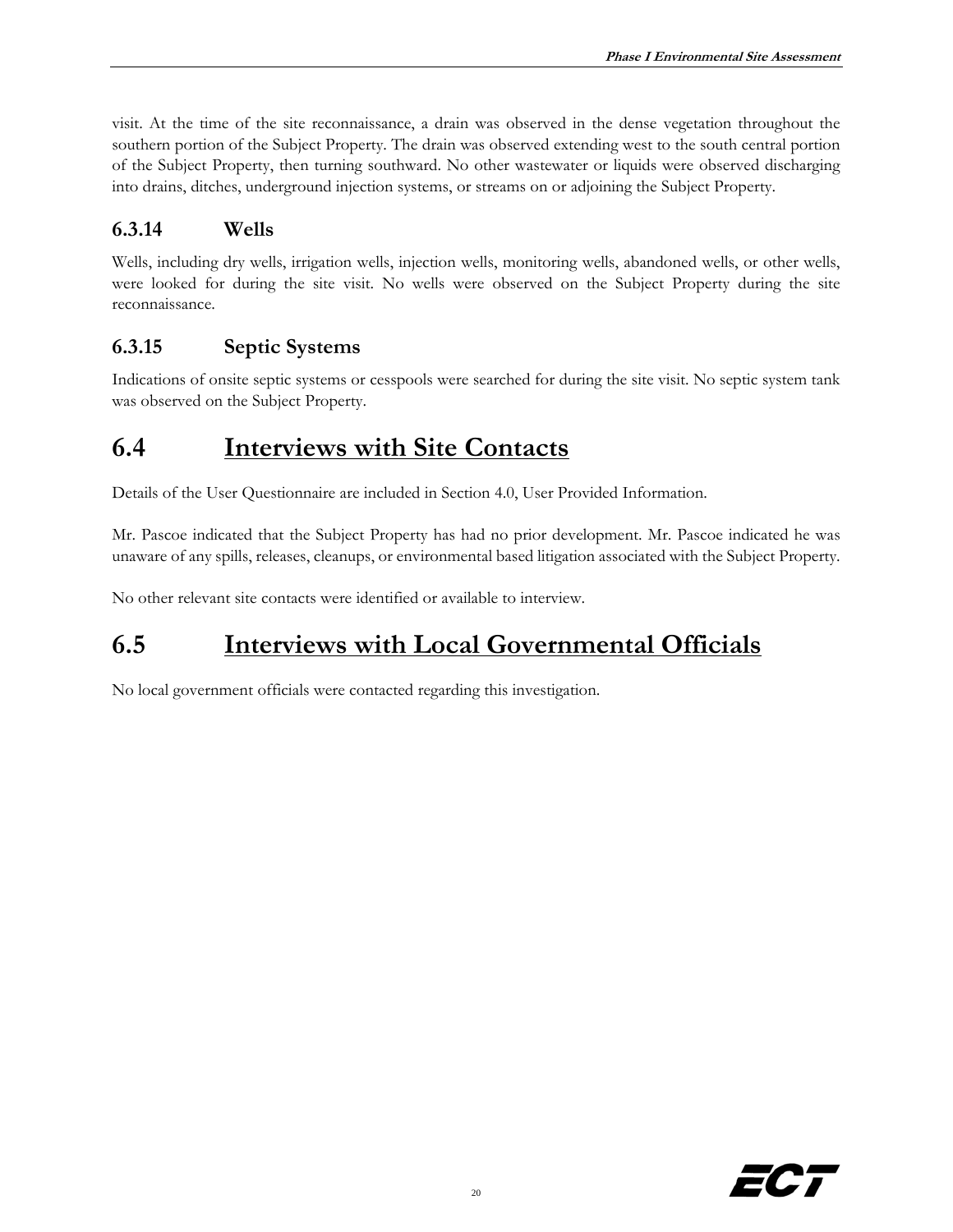# **7.0 Findings, Opinions and Conclusions**

ECT has performed a Phase I Environmental Site Assessment in conformance with the scope and limitations of ASTM Practice E 1527-13 and the 30 CFR 312 (All Appropriate Inquiry) of the undeveloped parcel situated on the southwest corner of the intersection of West Waters Road and Oak Valley Drive, in Pittsfield Charter Township, Washtenaw County, Michigan. Any exceptions to, or deletions from, this practice are described in Section 8.0 of this report. ECT has performed this Phase I ESA in conformance with the scope and limitations of ASTM Standard E 1527-13. This assessment has identified one (1) REC, no HRECs, and no CRECs in connection with the Subject Property. The following summary provides a description of the known or suspect RECs, historical RECs, controlled RECs, and *de minimis* conditions that were discovered during the Phase I ESA investigation.

# **7.1 RECs**

One (1) REC was identified on the Subject Property. A geotechnical survey conducted on the Subject Property indicated that the site has been filled with compacted sand and occasional broken brick and concrete. There were no records available that provided information as to when the site was filled, the origin of the fill material, or if the fill material has been characterized for potential contaminants.

# **7.2 Historical RECs**

No HRECs were identified on the Subject Property.

## **7.3 Controlled RECs**

No CRECs were identified on the Subject Property.

# **7.4 De Minimis Conditions**

One *de minimis* environmental condition was identified on the Subject Property.

 The Subject Property has been historically used as agricultural land with the potential of historical pesticide, herbicide, and fertilizer use as early as 1937 until approximately the late 1980's. However, there was no indication of improper applications or excessive use of the materials, and no evidence of stained soil or stressed vegetation.

# **7.5 Opinion**

Based on these findings, ECT believes that an additional site investigation in the form of subsurface soil sampling activities at the Subject Property is warranted.

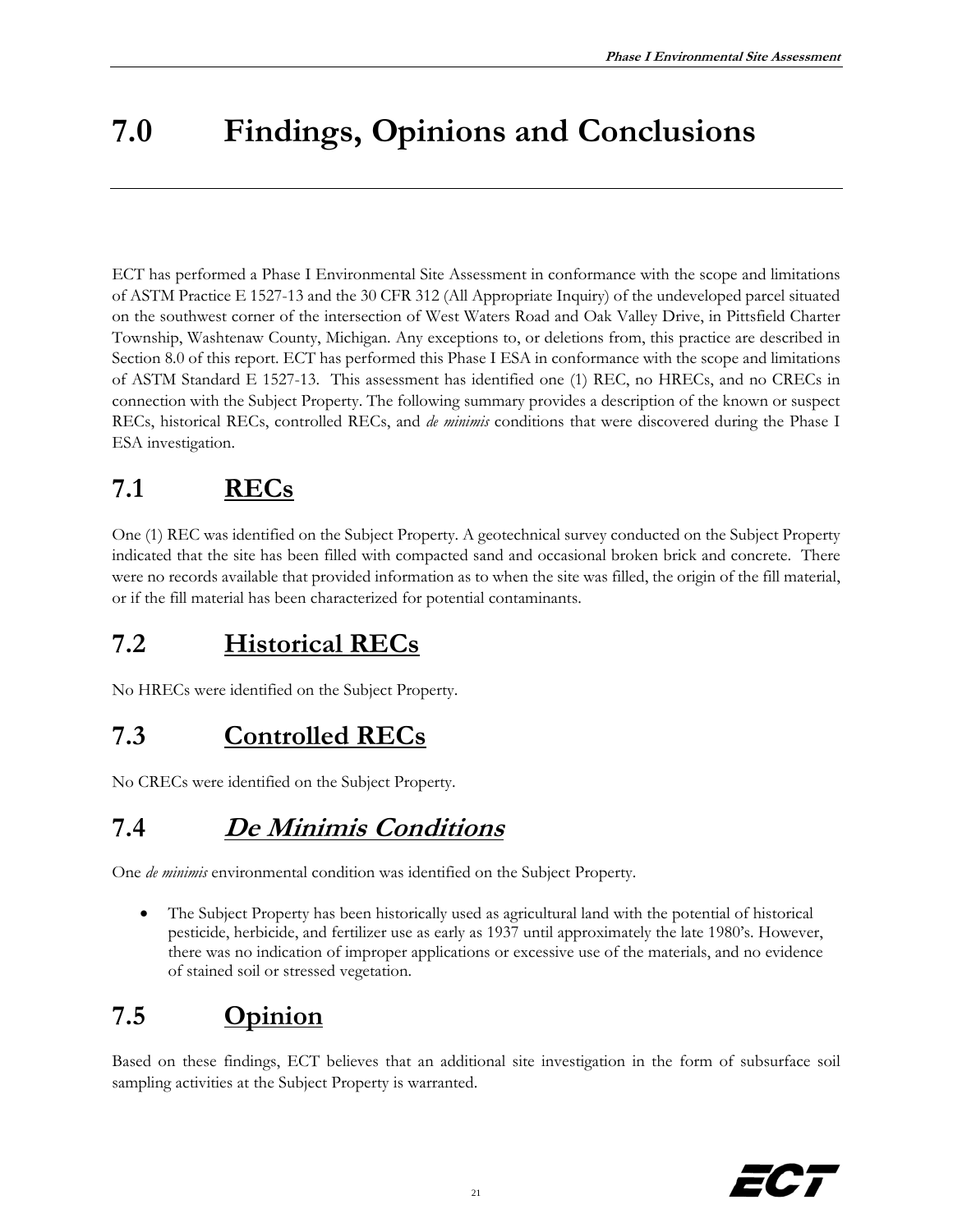# **7.6 Conclusion**

ECT performed a Phase I ESA in conformance with the scope and limitations of ASTM Practice E 1527-13 of the Subject Property, an undeveloped parcel situated on the southwest corner of the intersection of West Waters Road and Oak Valley Drive, in Pittsfield Charter Township, Washtenaw County, Michigan. One (1) REC was identified during this Phase I ESA. ECT believes that an additional site investigation in the form of subsurface sampling activities at the Subject Property is warranted.

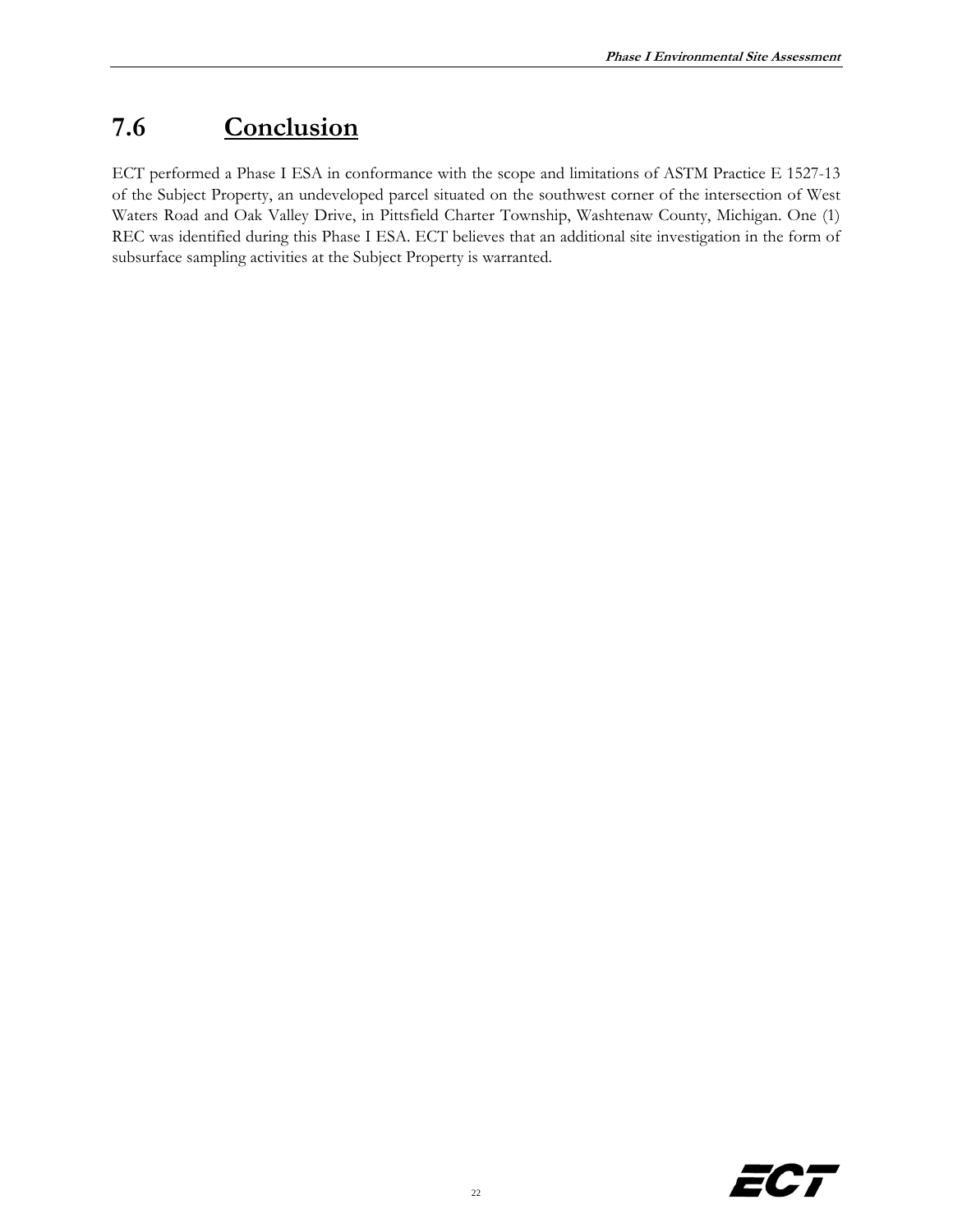# **8.0 Deviations and Significant Data Gaps**

The following deviations or "significant" data gaps, as defined by §312.10 of AAI final rule and §12.7 of ASTM E1527-13 that have been identified within this Phase I ESA are as follows:

- The All Appropriate Inquiry standard and ASTM practice indicates that the Tribal equivalent of the CERCLIS, Solid Waste Facilities/Landfill (SWF/LF), Institutional Control/Engineering Controls, Voluntary Cleanup, and Brownfield databases be searched. It is the understanding of ECT that these databases are not available for the State of Michigan. The impact of this deviation is considered negligible with regard to identifying RECs on the Subject Property.
- The uses of the Subject Property prior to 1904 were not identified.
- The dense vegetation in the woodland areas made it difficult to collect visual observations and photos.

ECT was able to determine the historical usage of the Subject Property from the information source available for review. Sufficient information was available to warrant a subsequent Phase II evaluation.

Photographs of the site conditions are included in **Appendix F**. No other deviations or "significant" data gaps were identified in this Phase I ESA.

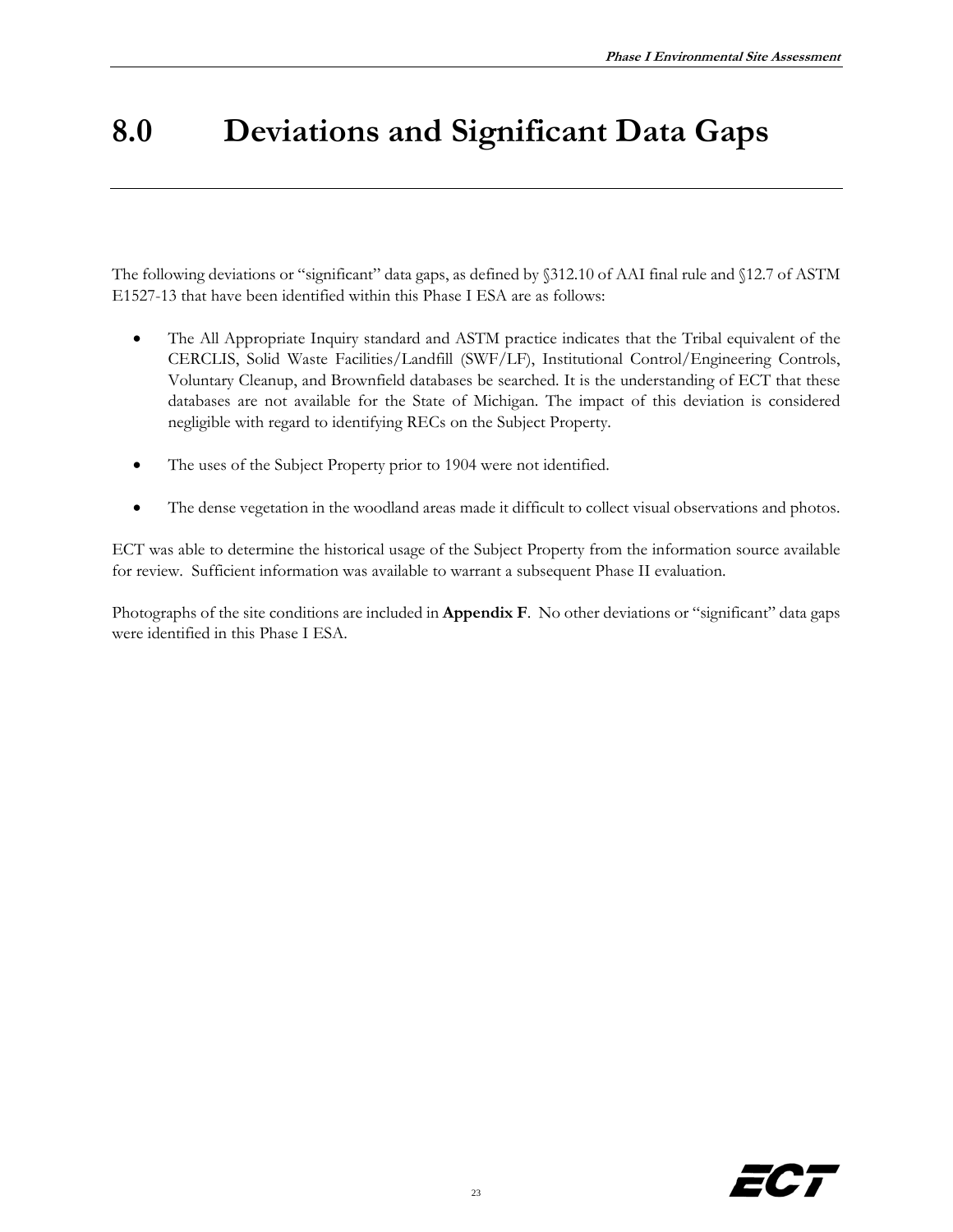# **9.0 Additional Services**

The following additional services were not provided as part of this Phase I ESA:

- Asbestos containing materials assessment
- Lead-based paint survey
- Lead assessment in drinking water
- Radon assessment
- Wetlands determination
- Regulatory compliance analysis
- Inventory of cultural and historic resources
- Assessment of ecological resources
- Biological agents inventory
- Industrial hygiene assessment
- Endangered species assessment
- Health and safety assessment
- Mold assessment
- Indoor air quality characterization